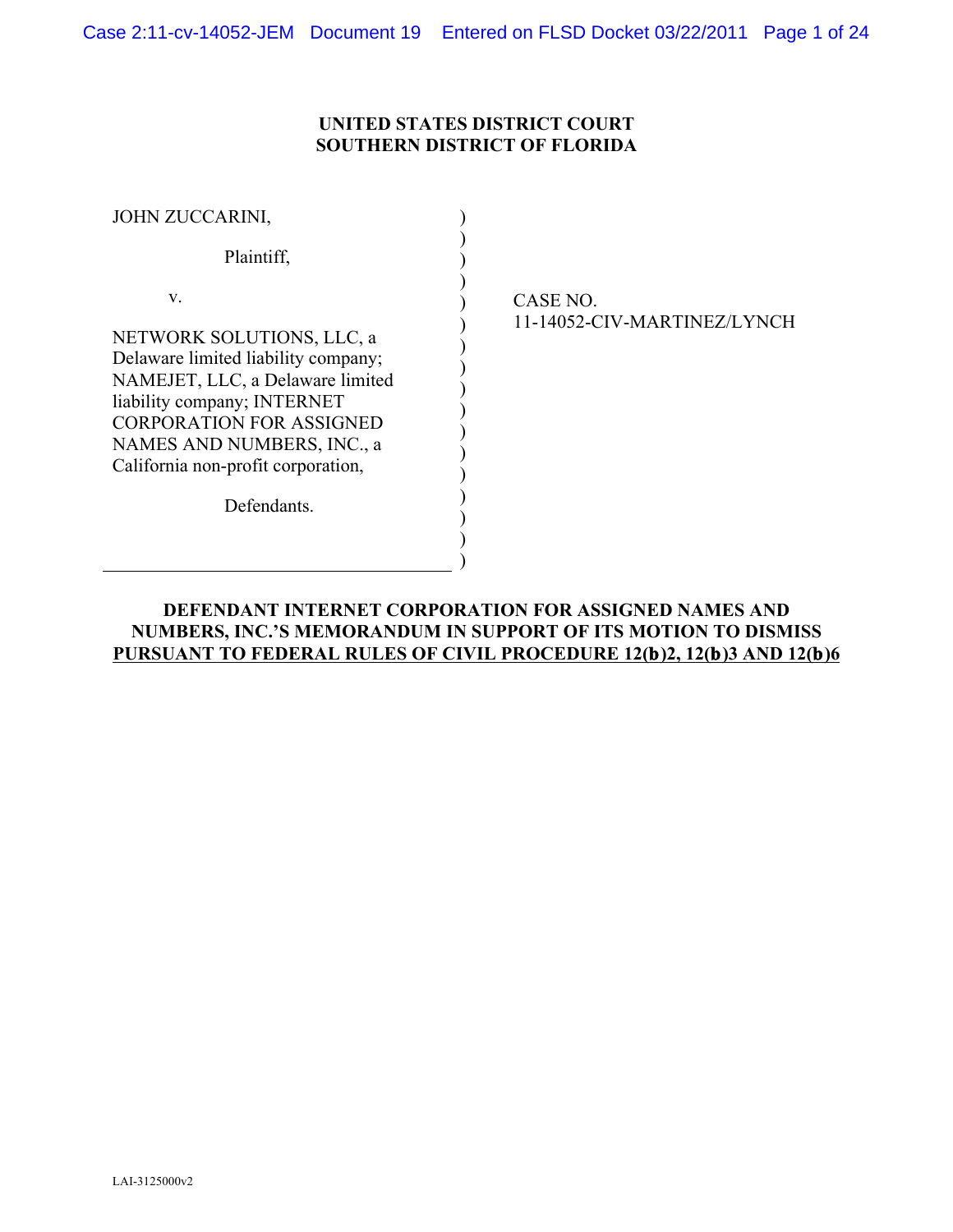# **TABLE OF CONTENTS**

# **Page**

| $\mathbf{I}$ . | PLAINTIFF'S AMENDED COMPLAINT AGAINST ICANN SHOULD BE<br>DISMISSED UNDER RULE 12(B)(2) FOR A LACK OF PERSONNEL |                                                                  |                                                                                                                        |    |
|----------------|----------------------------------------------------------------------------------------------------------------|------------------------------------------------------------------|------------------------------------------------------------------------------------------------------------------------|----|
|                | $\mathbf{A}$ .<br>Plaintiff Has Not Satisfied Florida's Long-Arm Statute And ICANN Has                         |                                                                  |                                                                                                                        |    |
|                |                                                                                                                | $\mathbf{1}$ .                                                   |                                                                                                                        |    |
|                |                                                                                                                | 2.                                                               |                                                                                                                        |    |
|                |                                                                                                                | 3.                                                               | ICANN Has Not Caused Injury To Persons Or Property In Florida  8                                                       |    |
|                | <b>B.</b>                                                                                                      | Plaintiff Has Not Satisfied The Due Process Clause And ICANN Has |                                                                                                                        |    |
|                |                                                                                                                | $\mathbf{1}$ .                                                   |                                                                                                                        |    |
|                |                                                                                                                | 2.                                                               | The Court Lacks Specific Jurisdiction Over Plaintiff's Claim  11                                                       |    |
| II.            |                                                                                                                |                                                                  | PLAINTIFF'S AMENDED COMPLAINT AGAINST ICANN SHOULD BE<br>DISMISSED UNDER RULE 12(B)(3) FOR IMPROPER VENUE 13           |    |
| III.           |                                                                                                                |                                                                  | PLAINTIFF'S AMENDED COMPLAINT SHOULD BE DISMISSED UNDER<br>RULE 12(B)(6) FOR FAILURE TO STATE A CLAIM AGAINST ICANN 14 |    |
| IV.            |                                                                                                                |                                                                  |                                                                                                                        | 18 |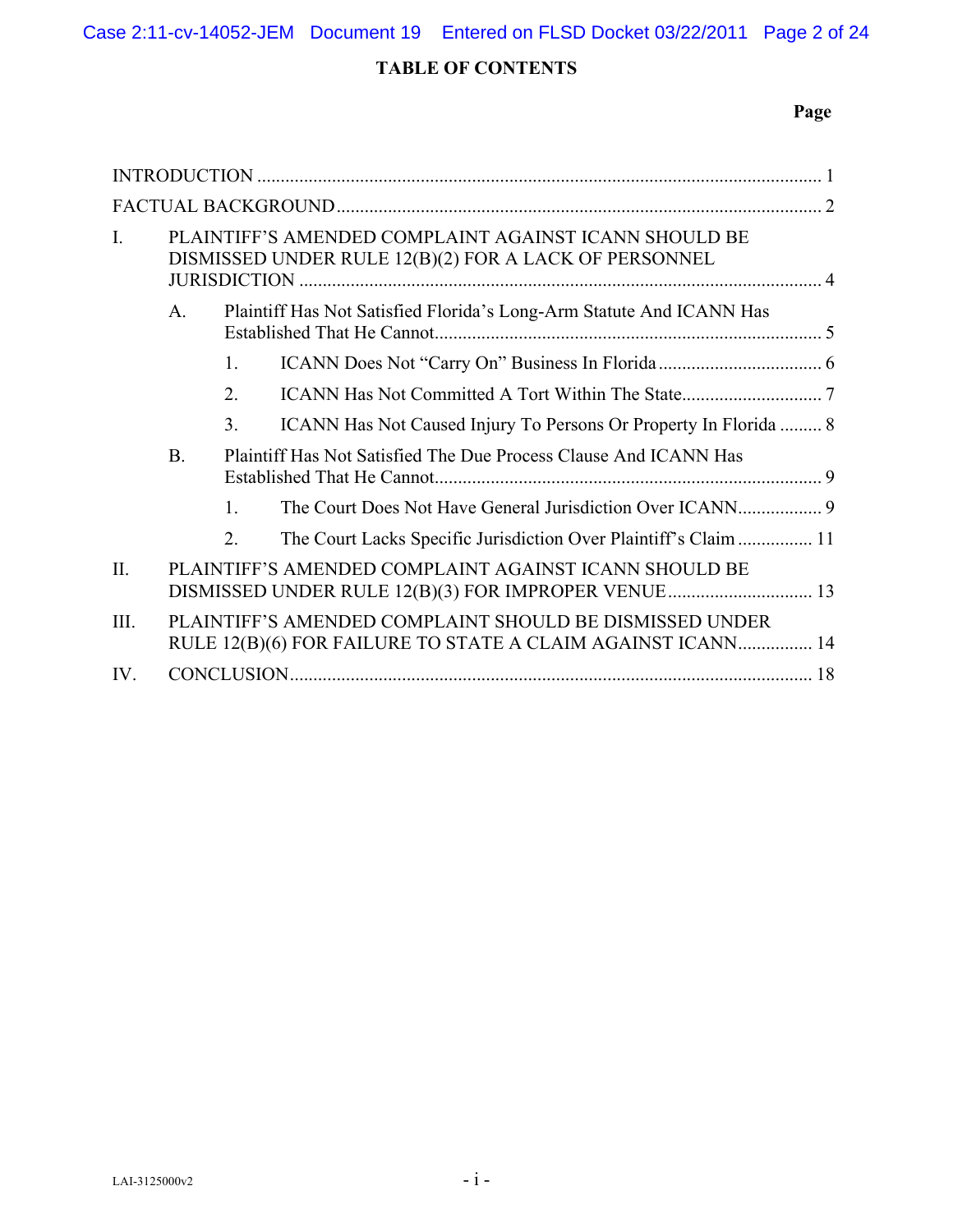# **TABLE OF AUTHORITIES**

# **CASES**

# **Page**

| Aetna Life & Cas. Co. v. Therm-O-Disc, Inc.,       |    |
|----------------------------------------------------|----|
| Aguila v. Hilton, Inc.,                            |    |
| Alpine View Co. Ltd. v. Atlas Copco AB,            |    |
| ALS Scan, Inc. v. Digital Serv. Consultants, Inc., |    |
| Bell Atl. Corp. v. Twombly,                        |    |
| Biglen v. Fla. Power & Light Co.,                  |    |
| Bird v. Parsons,                                   |    |
| Boynton v. Burglass, M.D.,                         |    |
| Burger King Corp. v. Rudzewicz,                    |    |
| Burger King Corp. v. Thomas,                       |    |
| Cable/Home Communication v. Network Prods.,        |    |
| Fla. Dep't of Corr. v. Abril,                      | 14 |
| Fraser v. Smith,                                   |    |
| Future Tech. Today, Inc. v. OSF Healthcare Sys.,   |    |
| Goldberg v. Fla. Power & Light Co.,                |    |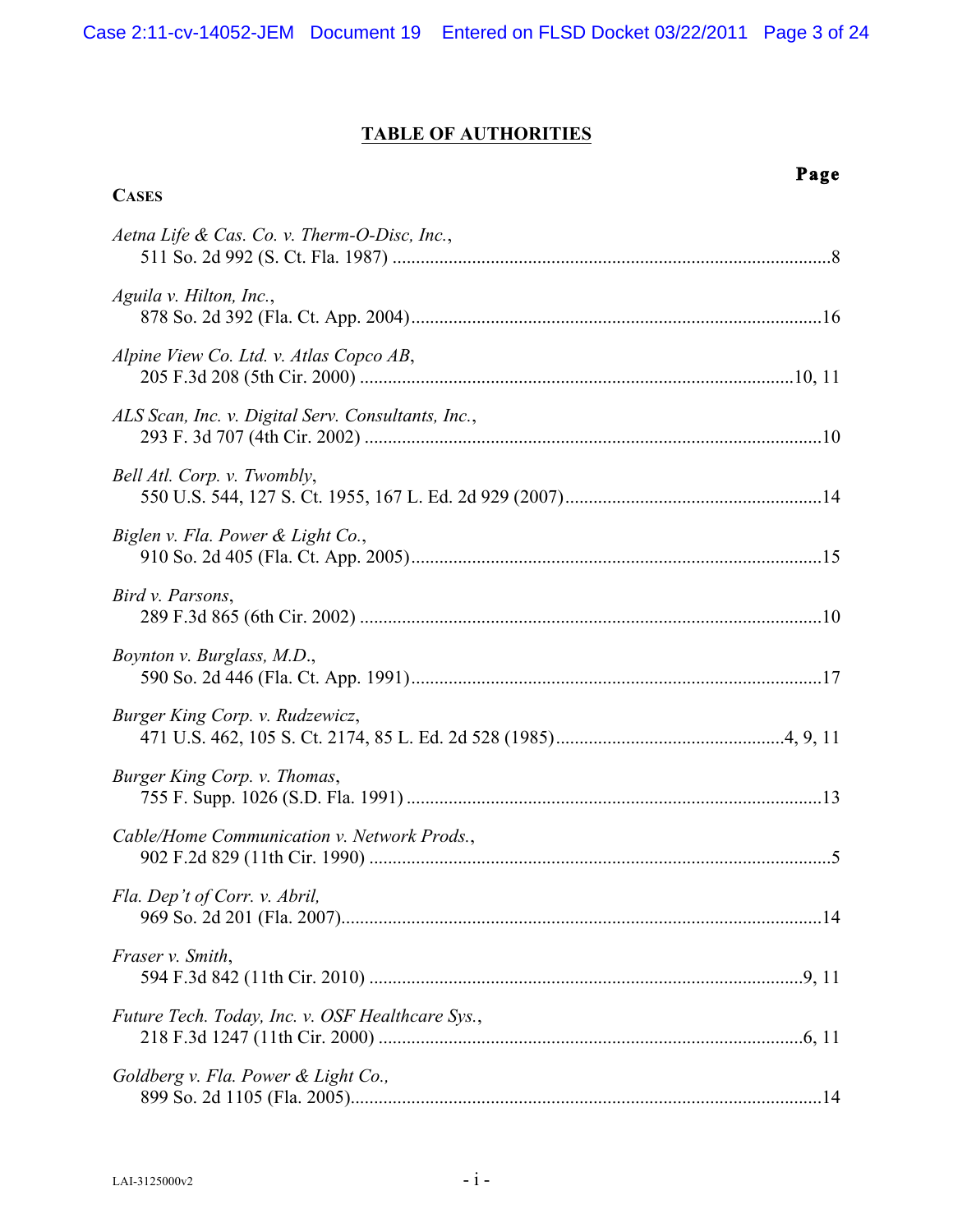| Helicopteros Nacionales de Colombia, S.A. v. Hall,               |       |
|------------------------------------------------------------------|-------|
| Int'l Shoe Co. v. Washington,                                    |       |
| JB Oxford Holdings, Inc. v. Net Trade, Inc.,                     |       |
| Kitchen v. K-Mart Corp.,                                         |       |
| Linder v. Portocarrero,                                          |       |
| McCain v. Florida Power Corp.,                                   |       |
| Meier v. Sun Int'l Hotels, Ltd.,                                 |       |
| Miami Breakers Soccer Club, Inc. v. Women's United Soccer Ass'n, |       |
| Michael & Philip, Inc. v. Sierra,                                |       |
| Miller v. Berman,                                                |       |
| Mink v. AAAA Dev. LLC,                                           |       |
| Nat'l Enquirer, Inc. v. News Group News, Ltd.,                   | 9, 10 |
| Palm Beach-Broward Med. Imaging Ctr, Inc. v. Cont'l Grain Co.,   |       |
| Purdue Research Found. v. Sanofi-Synthelabo, S.A.,               |       |
| Rank v. Hamm,                                                    |       |
| Response Reward Sys., L.C. v. Meijer Inc.,                       |       |
| Sculptchair Inc. v. Century Arts, Ltd.,                          |       |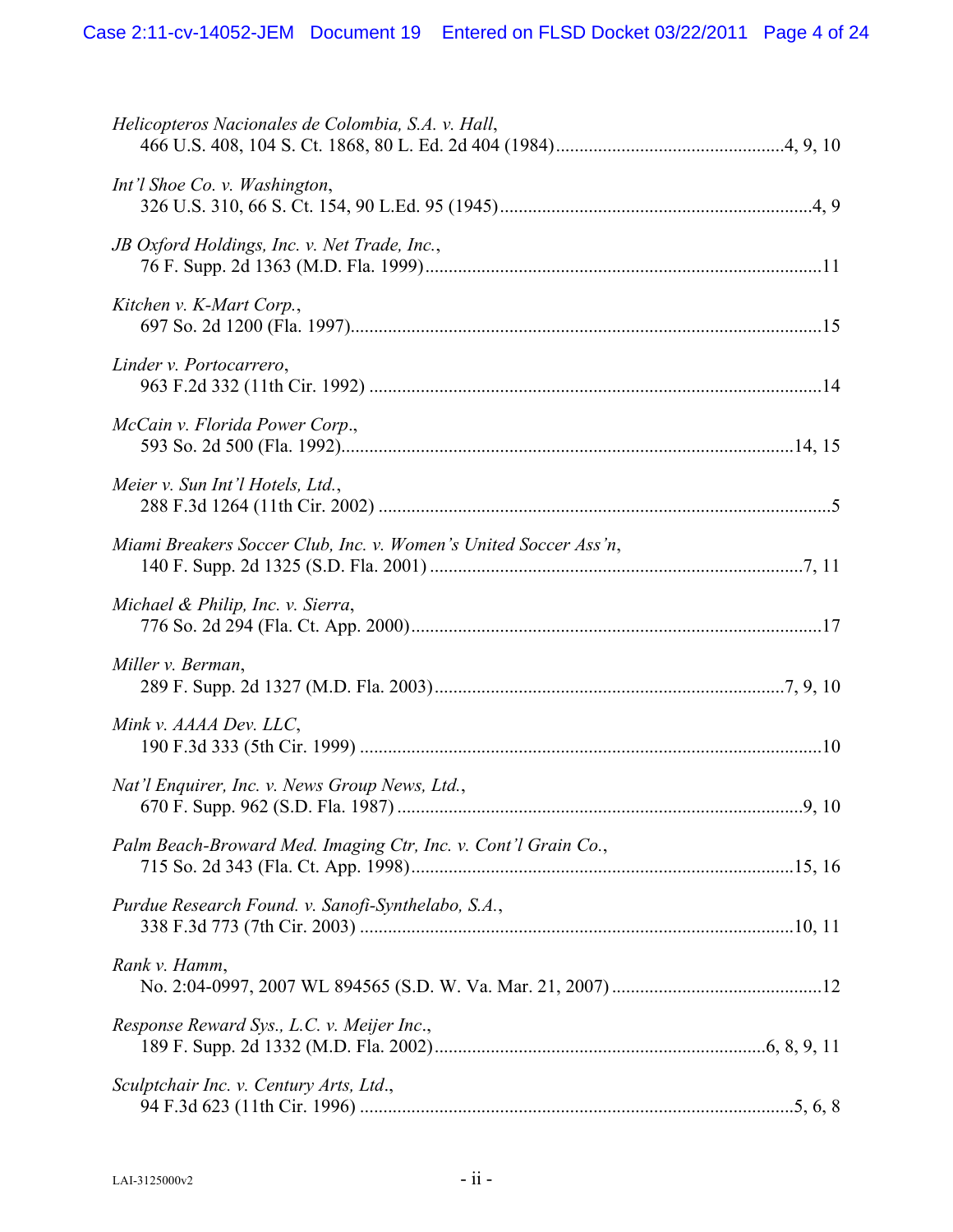| Sloss Indus. Corp. v. Eurisol,                           |
|----------------------------------------------------------|
| Soma Med. Int'l v. Standard Chartered Bank,              |
| Stubbs v. Wyndham Nassau Resort & Crystal Palace Casino, |
| Thomas Jefferson Univ. v. Romer,                         |
| Van Dusen v. Barrack,                                    |
| Vic Potamkin Chevrolet, Inc. v. Horne,                   |
| Wendt v. Horowitz,                                       |
| Williams v. Davis,                                       |
| <b>STATUTES</b>                                          |
|                                                          |
|                                                          |
|                                                          |
|                                                          |
|                                                          |
|                                                          |
| <b>OTHER AUTHORITIES</b>                                 |
|                                                          |
|                                                          |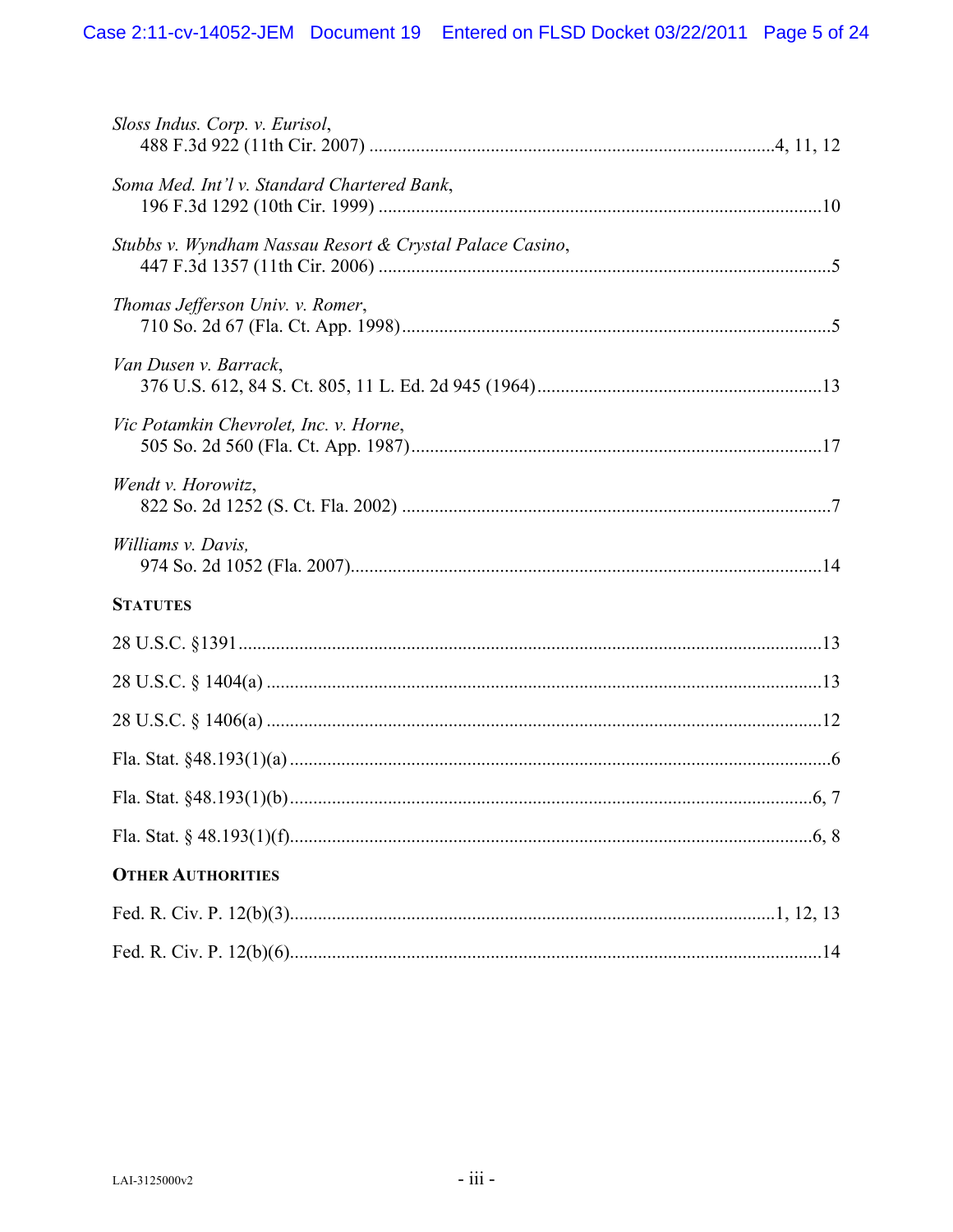#### **INTRODUCTION**

Plaintiff John Zuccarini filed this action against Defendants Internet Corporation for Assigned Names and Numbers ("ICANN"), Network Solutions, LLC, and NameJet, LLC, alleging that each were in some way negligent in allowing fourteen domain names co-held by a California receiver and Network Solutions, LLC for the benefit of Plaintiff's creditors, to be transferred and placed in a series of Internet auctions. Plaintiff's Amended Complaint must be dismissed on several independent grounds, including lack of personal jurisdiction, improper venue, and for failure to state a claim against ICANN.

*First*, Plaintiff improperly seeks to have this United States District Court in Florida exercise personal jurisdiction over Defendant ICANN (a California non-profit public benefit corporation), despite the fact that ICANN maintains no offices, facilities or other presence in Florida, has no assets in Florida, does not otherwise conduct any business in this State, and thus does not have sufficient contacts with Florida that would render it subject to suit here. Plaintiff, who bears the burden of establishing this Court's jurisdiction over ICANN, fails to allege the "minimum contacts" necessary for a Court to assert personal jurisdiction.

*Second*, other than Plaintiff's residence, this case has nothing to do with this District. It should therefore be dismissed for lack of venue under Federal Rule of Civil Procedure 12(b)(3).

*Finally*, Plaintiff, who admits that he has not entered into any contract or other agreement with ICANN, fails to allege facts sufficient to establish that ICANN owed a duty of care to Plaintiff, which defeats Plaintiff's negligence claim. For all these reasons, Plaintiff's entire Amended Complaint should be dismissed with prejudice.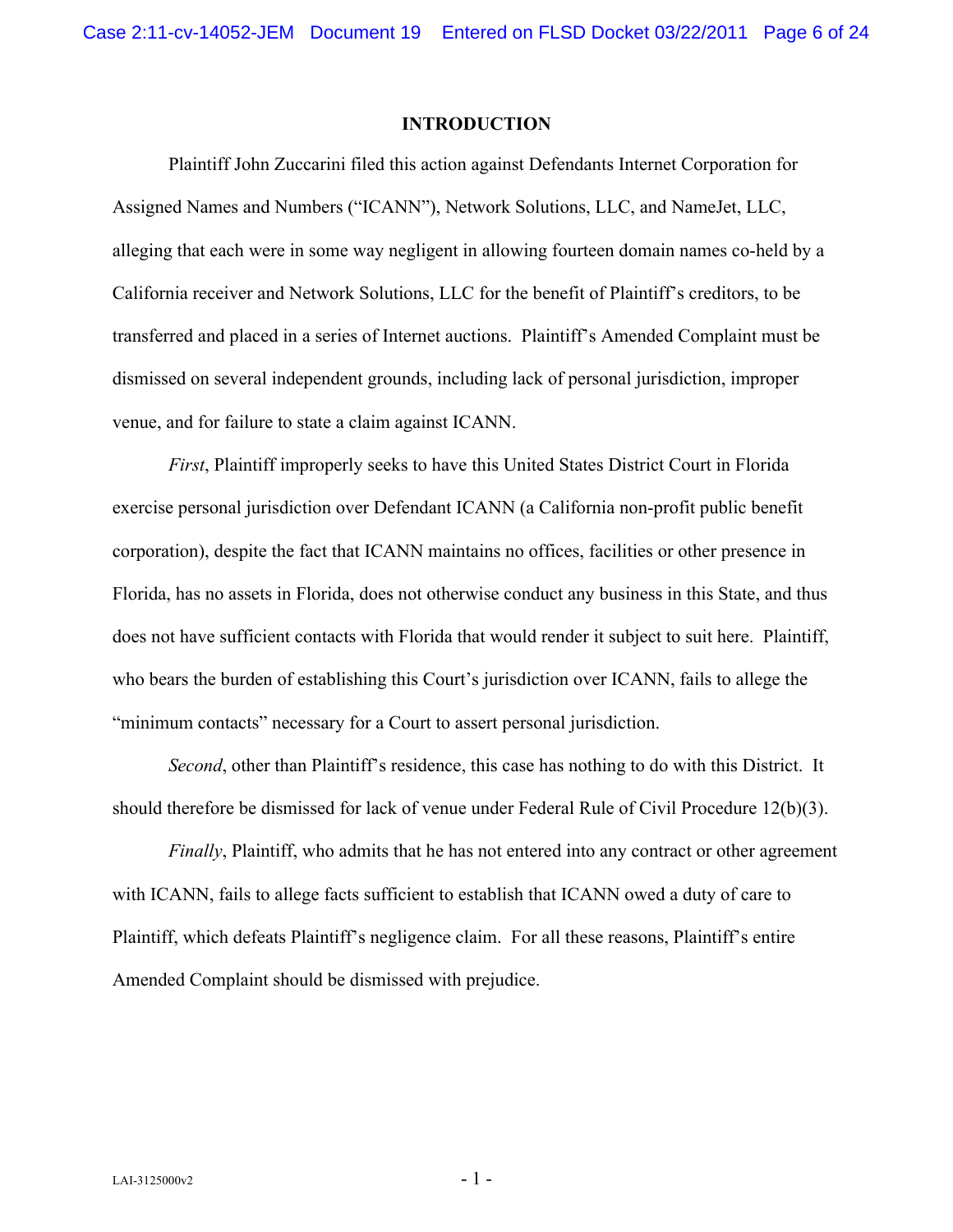### **FACTUAL BACKGROUND**

#### Background on ICANN.

ICANN is a California non-profit public benefit corporation with its principal place of business in Marina del Rey, California. It does not engage in commercial business, but rather administers the Internet's domain name system on behalf of the Internet community, pursuant to a series of agreements with the United States Department of Commerce. ICANN's coordination role is fulfilled in certain ways. For example, and relevant to Plaintiff's allegations, consumers may obtain the right to use second-level domain names (such as google.com or uscourts.gov) through companies known as "registrars." ICANN operates the accreditation system that has produced a highly competitive registrar marketplace, with over 900 accredited registrars, including defendant Network Solutions, LLC.

ICANN has no company facilities, assets or real estate in Florida, is not registered to do business in Florida, does not solicit business in Florida, does not have any phone number or mailing address in Florida, does not sell any goods or services in Florida, does not have a bank account in Florida, and does not have any employees in Florida. Declaration of Akram Atallah In Support of ICANN's Motion to Dismiss ("Atallah Decl."), ¶¶ 4-8, 10-11, 14.

The only plausible ICANN-Florida contact, Florida shares with the rest of the world. ICANN operates a few websites on the Internet that provide information regarding its Internet coordination activities, as well as publicly available information about domain name registrants, including the websites at http://www.icann.org, http://www.iana.org, and http://www.internic.net. None of these websites are operated from web servers physically located in Florida. *See, e.g.*, Atallah Decl., ¶ 14 (declaring that www.icann.org "is operated from web servers physically located in El Segundo, California and Reston, Virginia"). The websites contain a wealth of information about ICANN, about the people who work for ICANN, and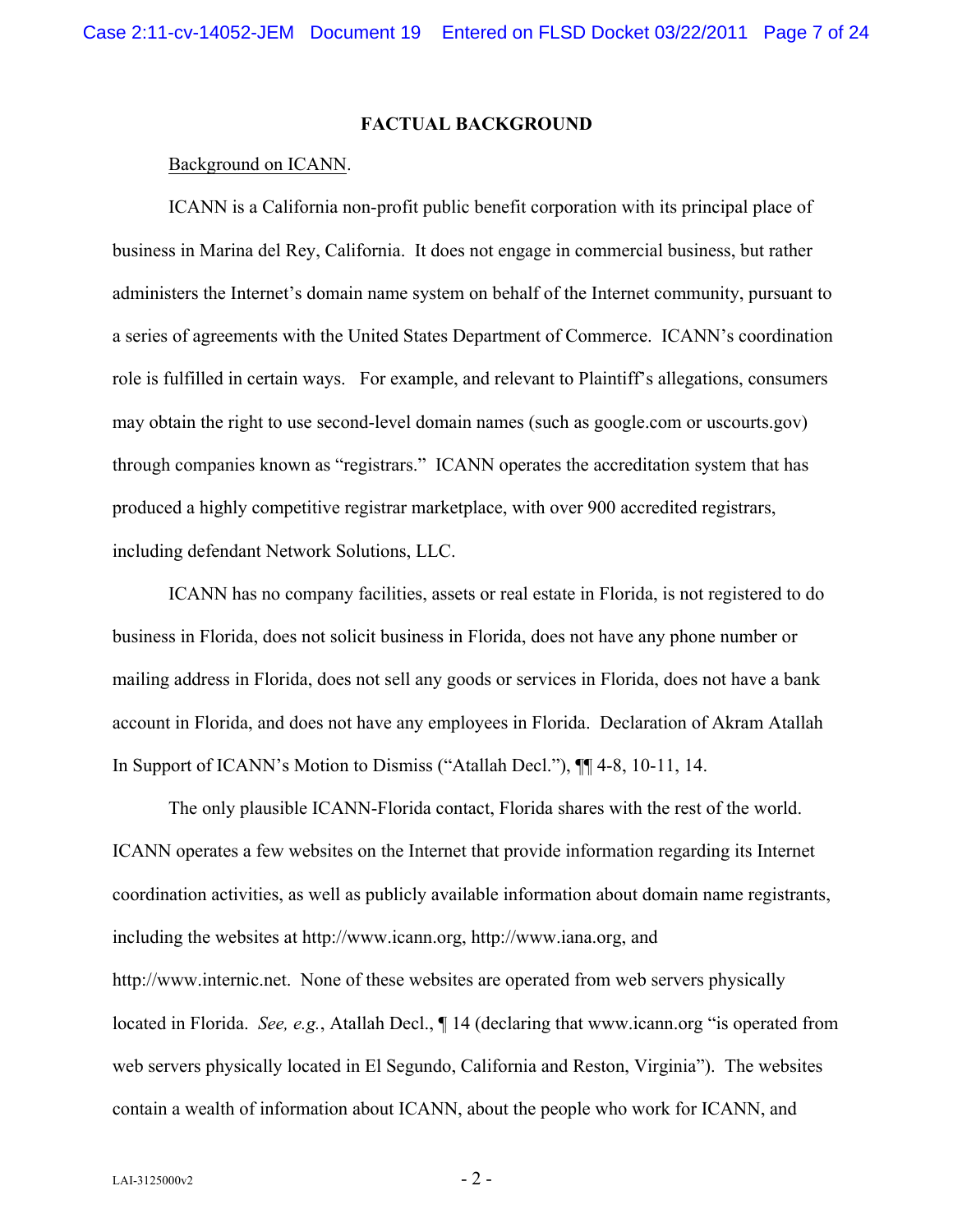about the projects that ICANN has undertaken in connection with the Internet. The websites also contain "links" to other information that is related to ICANN's activities. ICANN does not offer anything for sale on its websites; in fact, ICANN does not sell anything. *Id*.

### Plaintiff's Amended Complaint.

Plaintiff alleges that he, beginning in 1998, registered a "certain number of domain names with the domain name registrar Network Solutions." Am. Compl. at ¶ 28. In 2007, to satisfy a judgment obtained against Plaintiff, the United States District Court for the Northern District of California appointed a receiver and ordered that Network Solutions transfer Plaintiff's domain name registrations to the appointed receiver, Michael Blacksburg. *Id*. at ¶¶ 29-32. Pursuant to the Court's order, Network Solutions transferred ninety domain name registrations from Plaintiff to Mr. Blacksburg. *Id*. at ¶ 32.

In May of 2010, Mr. Blacksburg allegedly failed to renew the registration for fourteen of the ninety domain names, which needed to be done on a yearly basis in order for Mr. Blacksburg to maintain his status as the registered domain name holder. *Id*. at ¶ 35. As a result of Mr. Blacksburg's alleged failure to renew the fourteen domain names, the domain names proceeded to an automated Internet auction process, through a mutual agreement between Network Solutions and defendant NameJet. *Id*. at ¶ 36. Plaintiff alleges that the domain names proceeded to auction because of Mr. Blacksburg's non-renewal. Further, had Mr. Blacksburg followed certain post-auction processes (which it is alleged he did not), Blacksburg would have been entitled to up to twenty percent of the auctioned price, the proceeds of which would have gone toward the satisfaction of Plaintiff's debt. *Id*. at ¶¶ 38, 40.

Plaintiff claims that, because the fourteen domain name registrations were part of the court-ordered receivership estate, Network Solutions was negligent in failing to place a "hold"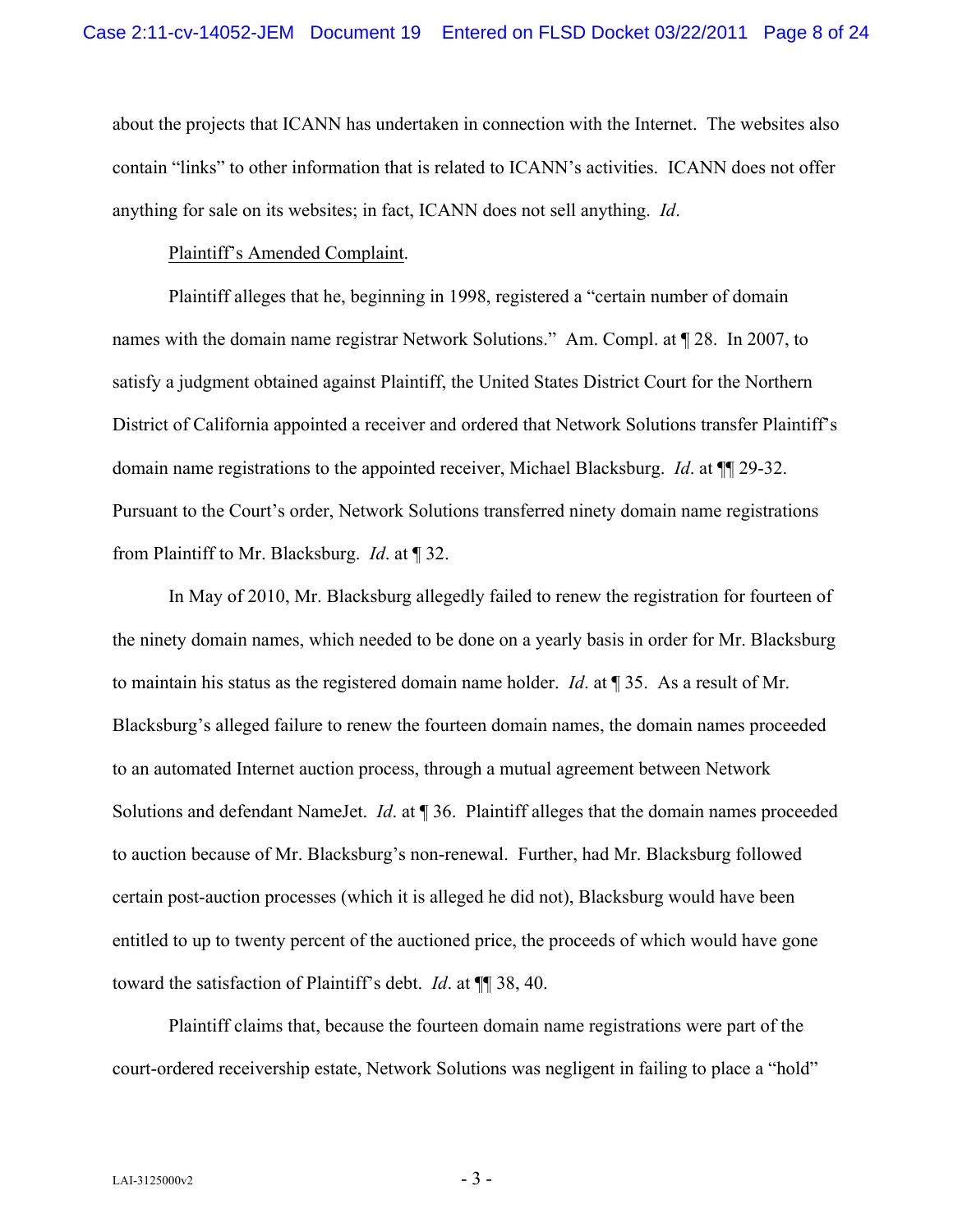status on the fourteen domain names and allowing those domain names to proceed to automatic auction. *Id*. at ¶¶ 41-54. Plaintiff further claims that NameJet, in auctioning the fourteen domain names "without any regard to their legal status," was "concurrent[ly] negligen[t] in aiding the loss of the domain names from the receiver Blacksburg, and in detriment to Zuccarini and his creditors." *Id.* at ¶ 55.

Plaintiff's only allegations with respect to ICANN relate to the Registrar Accreditation Agreement that ICANN maintains with Network Solutions. *See id*., ¶¶ 59-66. Plaintiff is not a party to that agreement. *Id*., ¶ 64 (Plaintiff alleges that he is "a party who has *not* entered into any agreement with ICANN or Network Solutions.") (emphasis added). Nonetheless, Plaintiff alleges that ICANN was negligent in "overseeing the actions of Network Solutions," *id*., ¶ 62, and that ICANN was negligent in not requiring Network Solutions to "place on hold or lock status any domain name that is the subject of court proceedings." *Id*., ¶ 63.

It is on these allegations that Plaintiff sued ICANN in the Southern District of Florida.

## **I. PLAINTIFF'S AMENDED COMPLAINT AGAINST ICANN SHOULD BE DISMISSED UNDER RULE 12(B)(2) FOR A LACK OF PERSONNEL JURISDICTION.**

Determining whether personal jurisdiction can be exercised over a non-resident defendant like ICANN involves a two-part inquiry: (1) whether the exercise of jurisdiction is appropriate pursuant to Florida's long-arm statute, *see Sloss Indus. Corp. v. Eurisol*, 488 F.3d 922, 925 (11th Cir. 2007); and (2) whether exercising jurisdiction would violate the Due Process Clause of the Fourteenth Amendment. *See id*. The second part of the inquiry asks whether there are sufficient "minimum contacts . . . such that maintenance of the suit does not offend traditional notions of fair play and substantial justice." *Helicopteros Nacionales de Colombia, S.A. v. Hall*, 466 U.S. 408, 414, 104 S. Ct. 1868, 80 L. Ed. 2d 404 (1984); *Int'l Shoe Co. v. Washington*, 326 U.S. 310, 316, 66 S. Ct. 154, 90 L.Ed. 95 (1945). In other words, to satisfy constitutional concerns, the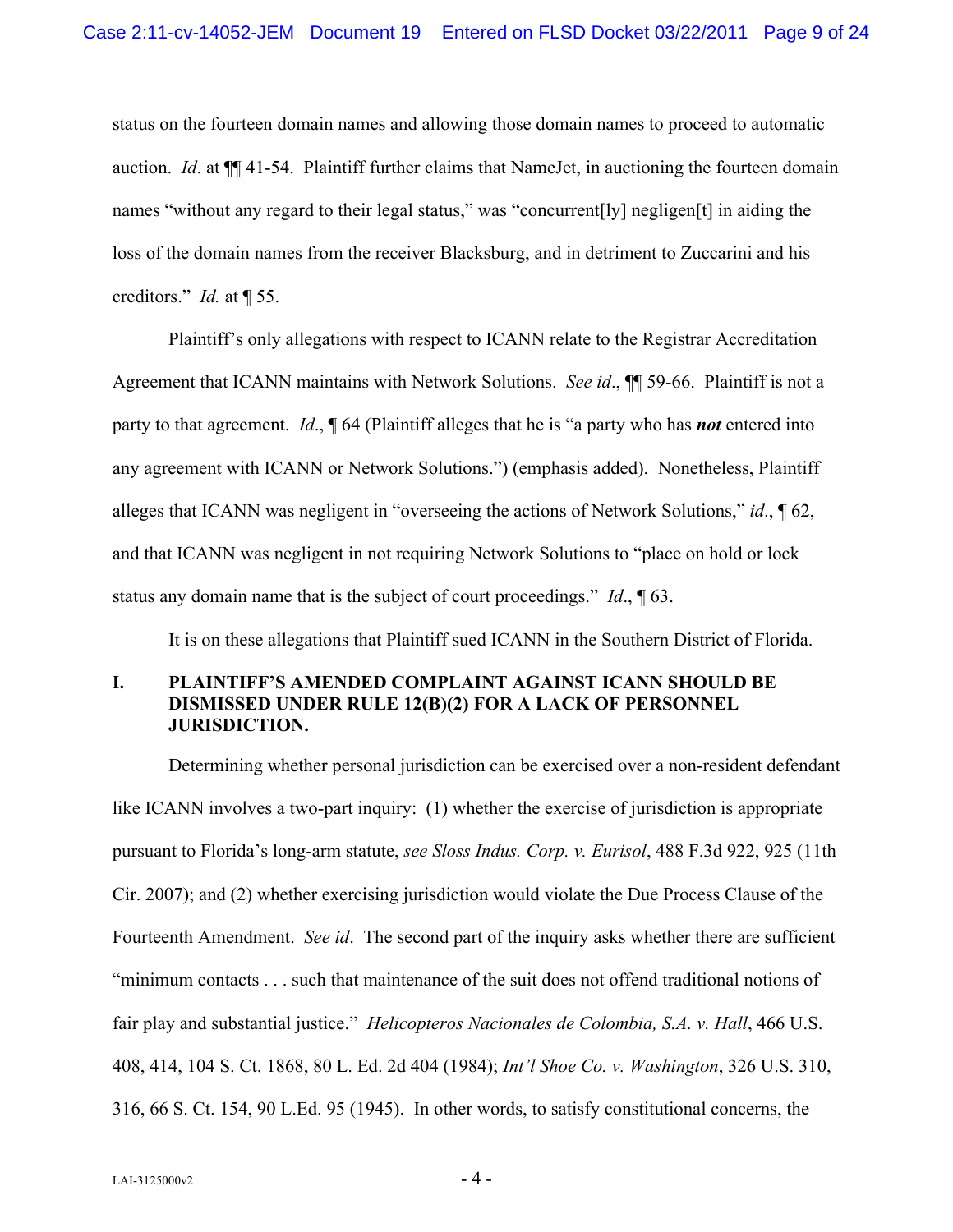non-resident defendant should reasonably expect to be haled into court in the forum. *See Burger King Corp. v. Rudzewicz*, 471 U.S. 462, 472, 105 S. Ct. 2174, 85 L. Ed. 2d 528 (1985).

It is Plaintiff's burden to "[establish] a prima facie case of personal jurisdiction." *Stubbs v. Wyndham Nassau Resort & Crystal Palace Casino*, 447 F.3d 1357, 1360 (11th Cir. 2006). Even if such a prima facie case is made, "[w]here, as here, Defendant submits affidavits to the contrary, the burden traditionally shifts back to the plaintiff to produce evidence supporting jurisdiction." *Meier v. Sun Int'l Hotels, Ltd.*, 288 F.3d 1264, 1268-69 (11th Cir. 2002).

Here, Plaintiff has not alleged sufficient material facts to support personal jurisdiction over ICANN in Florida under either the long-arm statute or the Due Process Clause. Indeed, Plaintiff has made *no* specific factual allegations regarding personal jurisdiction. Am. Compl. at ¶ 4. Plaintiff's Amended Complaint should be dismissed with prejudice.

### **A. Plaintiff Has Not Satisfied Florida's Long-Arm Statute And ICANN Has Established That He Cannot.**

"Since the extent of the long-arm statute is governed by [state law], federal courts are required to construe it as would the Florida Supreme Court." *Cable/Home Communication v. Network Prods.*, 902 F.2d 829, 856 (11th Cir. 1990) (citation omitted). The Florida courts have held that "Florida's long-arm statute is to be strictly construed." *Sculptchair Inc. v. Century Arts, Ltd*., 94 F.3d 623, 627 (11th Cir. 1996); *see also Thomas Jefferson Univ. v. Romer*, 710 So. 2d 67, 71 (Fla. Ct. App. 1998).

Plaintiff's Amended Complaint fails to invoke any provision of Florida's long-arm statute. What is more, the statute *cannot* be satisfied because ICANN has not undertaken any of the activities enumerated in the statute. At best, the activities alleged in Plaintiff's Amended Complaint may (but actually do not) implicate only three provisions of Florida's long-arm statute. These three arguably relevant provisions of the long-arm statute may subject a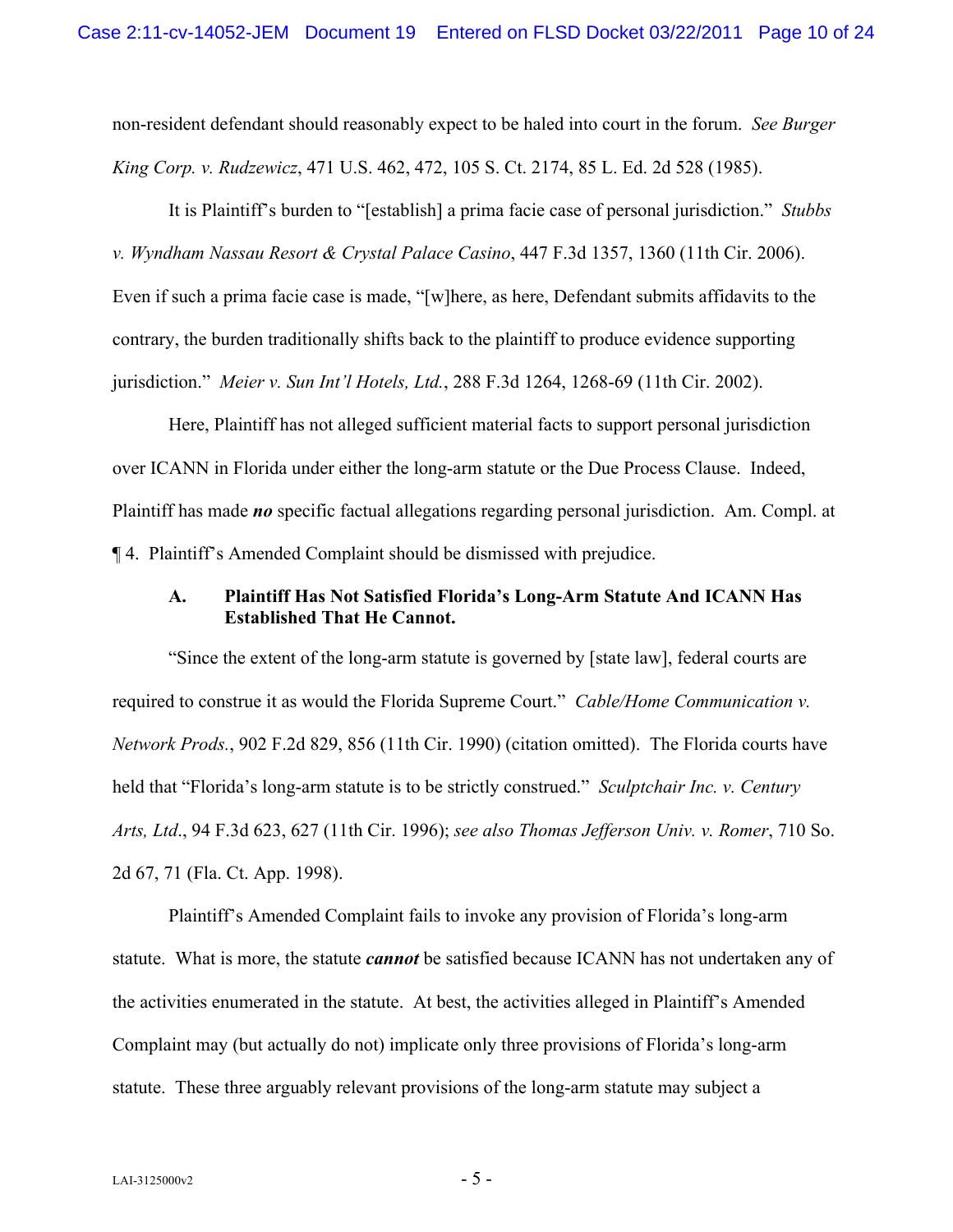nonresident defendant to Florida jurisdiction if the plaintiff's cause of action arises from the defendant's: (1) operation of a business within the state; (2) tortious acts within the state; or (3) causing of injury to person or property within the state. Fla. Stat.  $\S$  48.193(1)(a), (b), and (f).

### **1. ICANN Does Not "Carry On" Business In Florida.**

Section 1(a) of Florida's long-arm statute subjects a defendant to jurisdiction if it carries on business in Florida. Fla. Stat. §48.193(1)(a). "In order to establish that a defendant is 'carrying on business' for the purposes of the long-arm statute, the activities of the defendant must be considered collectively and show a general course of business activity in the State for pecuniary benefit." *Future Tech. Today, Inc. v. OSF Healthcare Sys.*, 218 F.3d 1247, 1249 (11th Cir. 2000).

Plaintiff has failed to allege that ICANN has conducted any such business activity in Florida, and ICANN's evidence establishes the exact opposite. ICANN is a not-for-profit California corporation with its principal place of business in California. Atallah Decl., ¶ 2. ICANN has no employees, offices or agents in Florida. *Id.* at ¶¶ 4-5, 9. ICANN holds no business licenses in Florida. *Id*. at ¶ 10. ICANN does not offer anything for sale to Florida residents; in fact, ICANN does not sell anything. *Id*. at ¶ 14. On similar facts, the Eleventh Circuit found that it lacked personal jurisdiction over a group of defendants under Florida's longarm statute because the defendants did not manufacture, sell or solicit orders for products in Florida and they did not maintain offices or agents in the State. *See Sculptchair,Inc.*, 94 F.3d at 627-28; *see also Response Reward Sys., L.C. v. Meijer Inc*., 189 F. Supp. 2d 1332, 1336-37 (M.D. Fla. 2002) (ruling that the defendant did not operate a business in Florida because it "has no employees, officers, property, telephone number or mailing address in Florida"). The result should be no different here.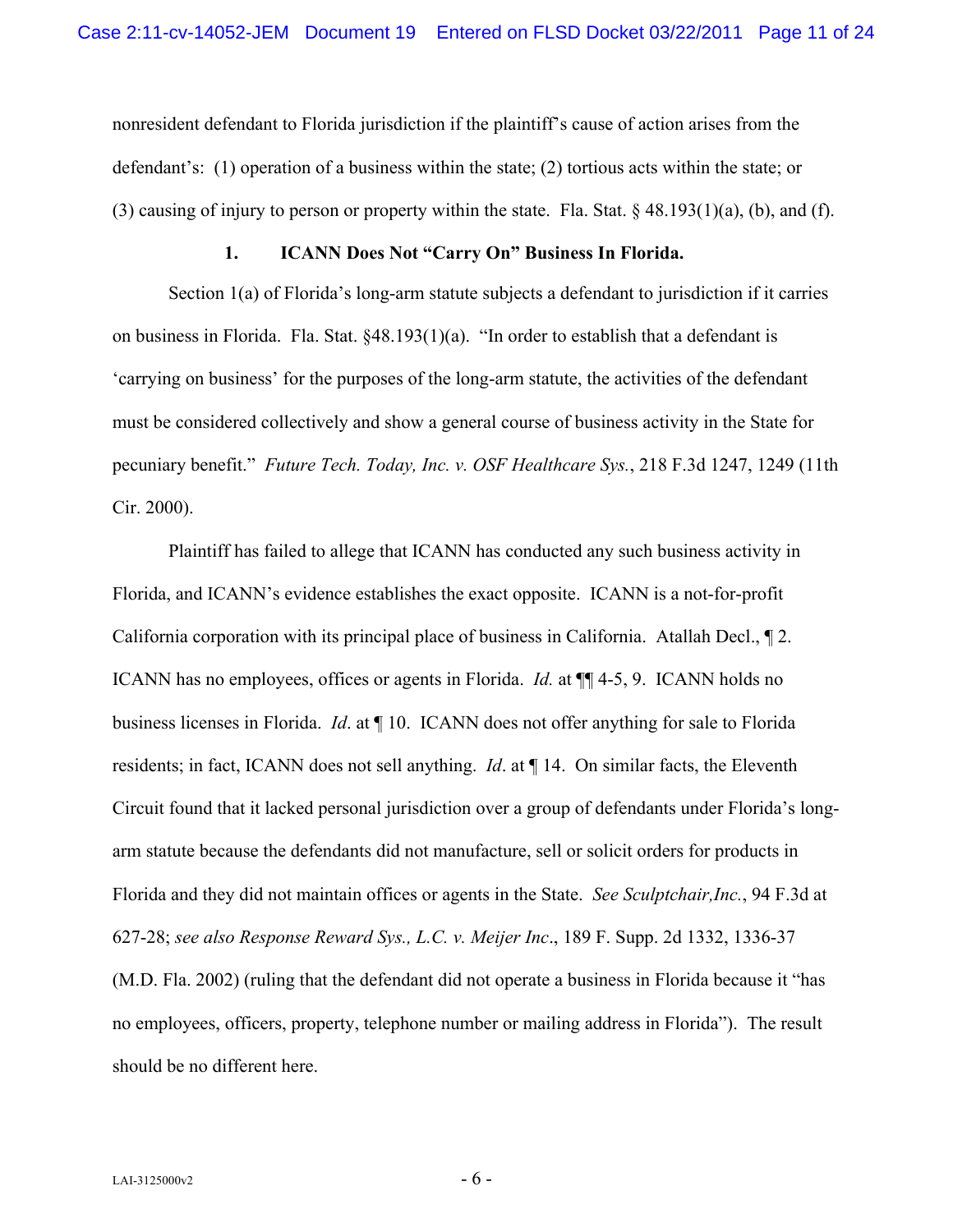Plaintiff may argue that ICANN conducts business in Florida because it maintains a passive Internet website that can be viewed by Florida residents if they so chose. But the Middle District of Florida has already held that the maintenance of a passive website, such as ICANN's, does not constitute operating a business for the purposes of the long-arm statute. *See Miller v. Berman*, 289 F. Supp. 2d 1327, 1332-33 (M.D. Fla. 2003) (defendants' Internet website did not constitute "conducting or carrying on business in the state of Florida" because defendants did not solicit business or contract with Florida residents over the Internet).

#### **2. ICANN Has Not Committed A Tort Within The State.**

Section (1)(b) of Florida's long-arm statute subjects a nonresident defendant to jurisdiction if the defendant has committed "a tortious act within this State." Fla. Stat.  $§48.193(1)(b)$ . Section 1(b) is not applicable here.

To utilize the tort prong of Florida's long-arm statute, not only must Plaintiff sufficiently state a tort claim against ICANN, but Plaintiff must also establish that the alleged tort arose from ICANN's contacts with Florida. *See Wendt v. Horowitz*, 822 So. 2d 1252, 1260 (S. Ct. Fla. 2002); *see also Miami Breakers Soccer Club, Inc. v. Women's United Soccer Ass'n*, 140 F. Supp. 2d 1325, 1329-30 (S.D. Fla. 2001). Plaintiff has done neither. First, as explained in Section III, *infra*, Plaintiff has not sufficiently stated a cause of action against ICANN for negligence and thus has not properly alleged that ICANN has committed a tort. Second, as noted, the only arguable contact ICANN has with Florida is its website, which is accessible to anyone in the world. Plaintiff has not alleged, and cannot allege, that his purported cause of action arose out of ICANN's website or any website that ICANN maintains. As such, Plaintiff cannot utilize Section (1)(b) of Florida's long-arm statute to secure Florida jurisdiction over ICANN. *See Miami Breakers Soccer Club*, 140 F. Supp. 2d at 1329-30 (ruling that section (1)(b) was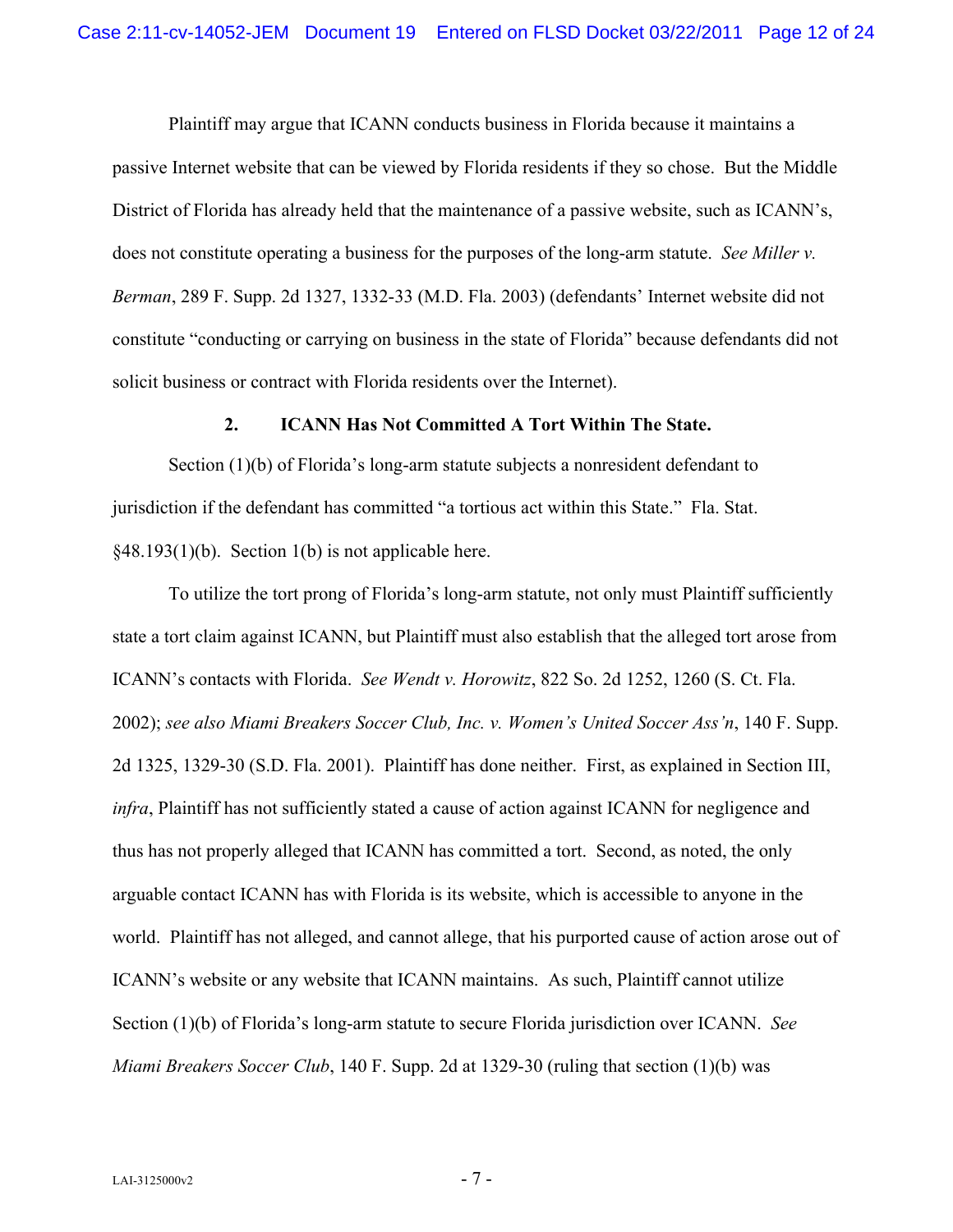inapplicable because plaintiffs' tort claims did not arise from the defendants' passive website accessible in Florida).

### **3. ICANN Has Not Caused Injury To Persons Or Property In Florida.**

Section 1(f) of Florida's long-arm statute subjects a nonresident defendant to jurisdiction in Florida if the defendant caused injury to persons or property in Florida. *See* Fla. Stat. §48.193(1)(f). But, here too, it is clear that the section is inapplicable.

It is well-settled in Florida that Section (1)(f) "does not permit jurisdiction over nonresidents for acts arising outside the State that cause financial injury within the State, in the absence of personal injury or property damage." *Response Reward Sys.*, 189 F. Supp. 2d at 1337 (ruling that Section (1)(f) was inapplicable because the plaintiff alleged only patent infringement, not personal injury or property damage); s*ee also Aetna Life & Cas. Co. v. Therm-O-Disc, Inc.*, 511 So. 2d 992, 994 (S. Ct. Fla. 1987) ("We hold that the provisions of Section 48.193(1)(f) contemplate personal injury or physical property damage."); *Sculptchair, Inc.*, 94 F.3d at 629 ("It is well-established, however, that mere economic injury without accompanying personal injury or property injury does not confer personal jurisdiction over nonresident defendants under Section 48.193(1)(f).") Because Plaintiff has not alleged that ICANN caused him any physical injury or that ICANN damaged his physical property, Section (1)(f) is inapplicable.

In sum, Plaintiff has not alleged facts sufficient to satisfy Florida's long-arm statute. Indeed, Plaintiff has not identified which subsection of Florida's long-arm statute allegedly confers jurisdiction over ICANN, and, in fact, no subsection does. Without going any further, this Court therefore has sufficient justification to dismiss Plaintiff's entire Amended Complaint against ICANN for want of personal jurisdiction under Florida's long-arm statute.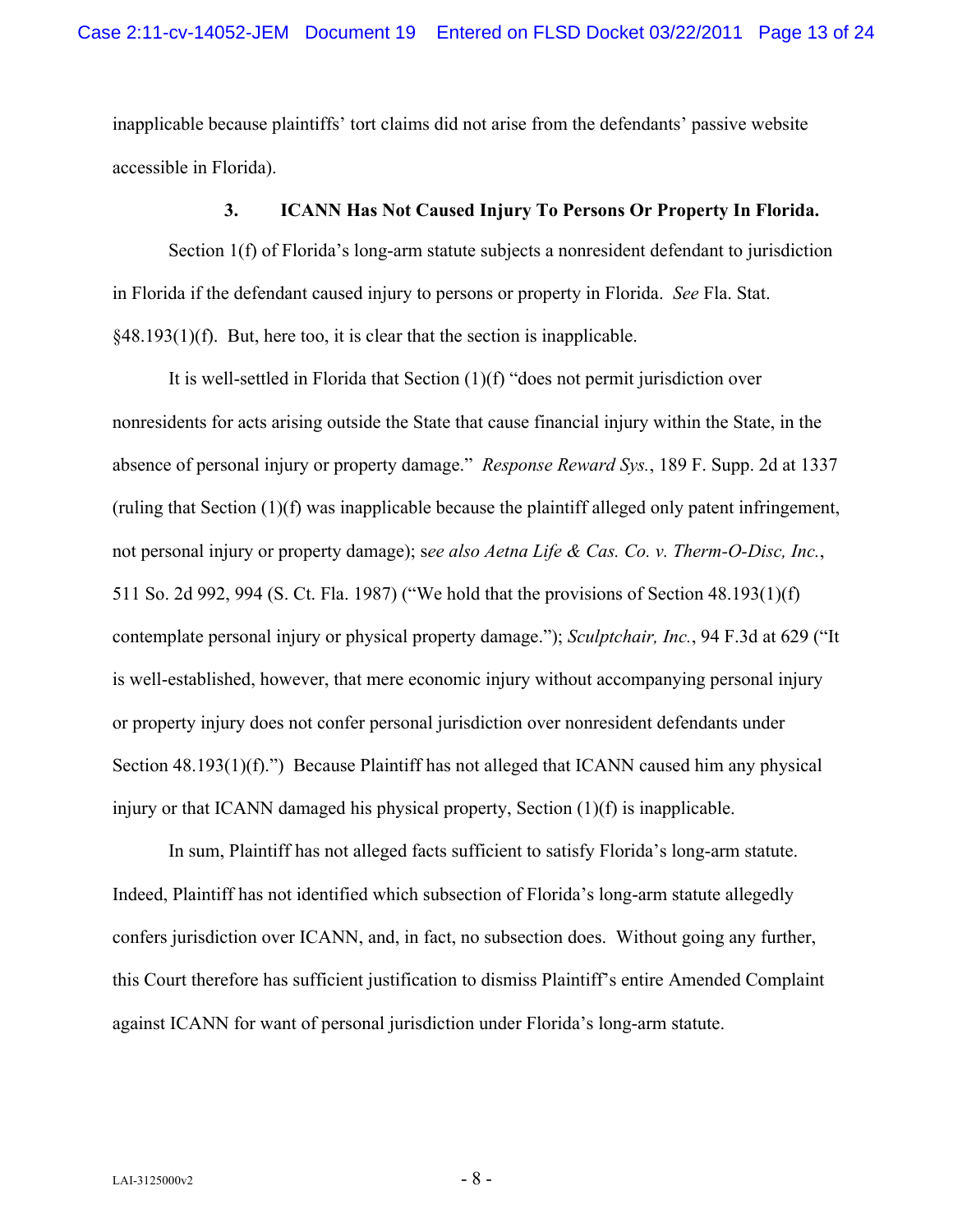### **B. Plaintiff Has Not Satisfied The Due Process Clause And ICANN Has Established That He Cannot.**

If the Court finds it necessary to go beyond analysis of Florida's long-arm statute, the Due Process Clause of the Fourteenth Amendment provides further justification to dismiss Plaintiff's claims against ICANN. Plaintiff has not alleged sufficient material facts to establish that Florida jurisdiction over ICANN comports with due process and ICANN has shown that Plaintiff cannot.

"The Due Process Clause protects an individual's liberty interest in not being subject to the binding judgments of a forum with which he has established no meaningful 'contacts, ties, or relations.'" *Burger King Corp. v. Rudzewicz*, 471 U.S. 462, 471-72 (1985). Due process requires two elements be established: (1) the defendant must have certain "minimum contacts" with the forum state; and (2) the maintenance of the suit must not offend "traditional notions of fair play and substantial justice." *Int'l Shoe Co.*, 326 U.S. at 316.

"Minimum Contacts within the forum may give rise to two types of personal jurisdiction: specific or general jurisdiction." *Response Reward Sys.*, 189 F. Supp. at 1338; *see Helicopteros Nacionales de Colombia, S.A*, 466 U.S. at 414-15. Here, Plaintiff has not and cannot establish either.

## **1. The Court Does Not Have General Jurisdiction Over ICANN.**

To assert general jurisdiction, Plaintiff must establish that ICANN has "continuous and systematic" contacts with Florida. *Fraser v. Smith*, 594 F.3d 842, 846 (11th Cir. 2010). Factors that weigh against general jurisdiction include a lack of business or a business license in the forum, *Helicopteros Nacionales de Colombia, S.A*, 466 U.S. at 416, a lack of property ownership in the forum, *Nat'l Enquirer, Inc. v. News Group News, Ltd.*, 670 F. Supp. 962, 966-67 (S.D. Fla. 1987), or a lack of any bank accounts, telephone listings, or mailing addresses in the forum. *Id*.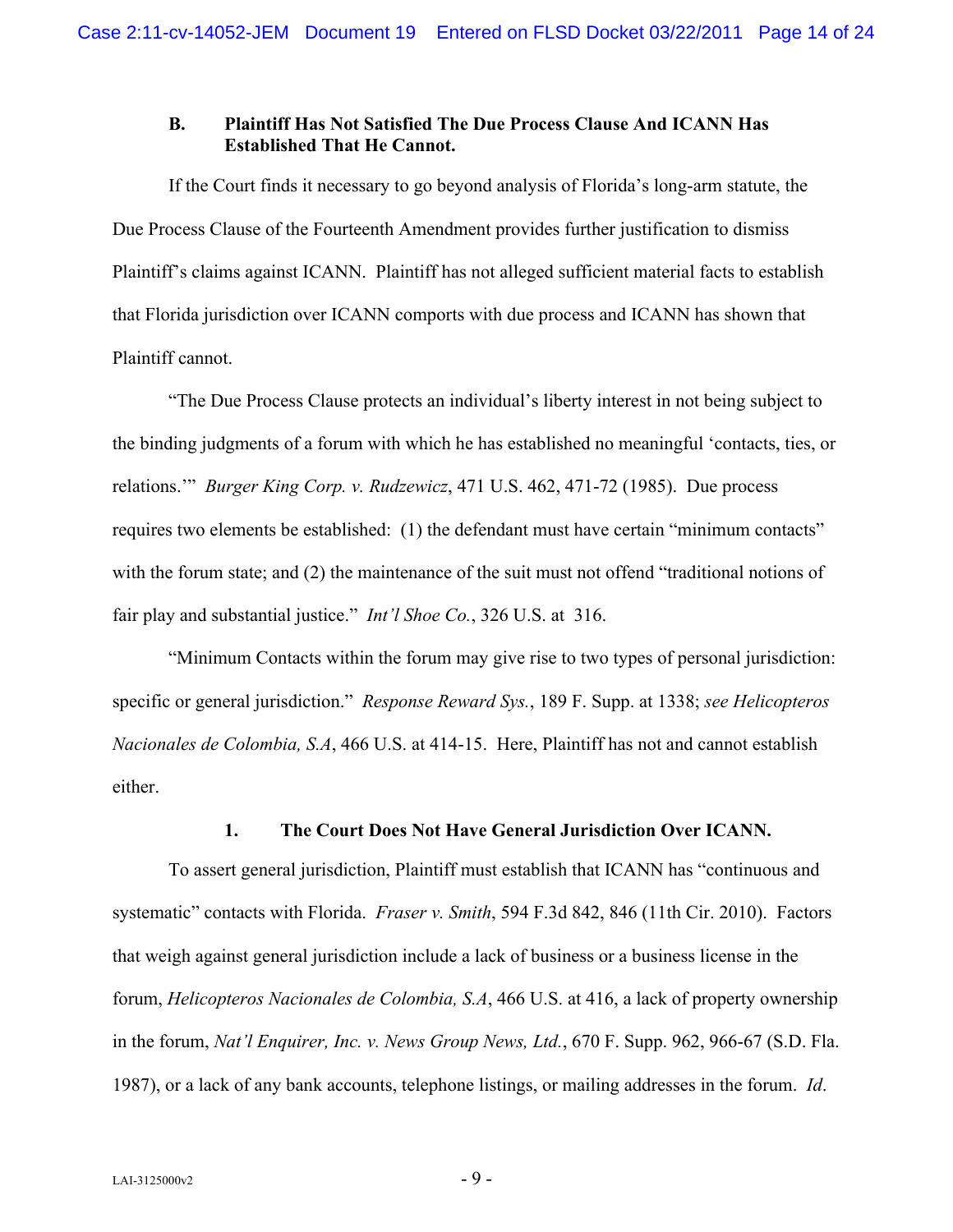at 966. General jurisdiction does not arise because a party maintains a website or otherwise offers information nationwide. *Miller*, 289 F. Supp. 2d at 1336 ("[T]he exercise of [general] jurisdiction over Defendants in the State of Florida is not proper because placing an informational website on the Internet does not amount to sufficient contacts with the forum."); *Bird v. Parsons*, 289 F.3d 865, 874 (6th Cir. 2002) (ruling that the fact that the defendant "maintains a website that is accessible to anyone over the Internet is insufficient to justify general jurisdiction"); *Mink v. AAAA Dev. LLC*, 190 F.3d 333, 336-37 (5th Cir. 1999) (nationwide toll-free telephone number and website insufficient); *see also ALS Scan, Inc. v. Digital Serv. Consultants, Inc.*, 293 F. 3d 707, 715 (4th Cir. 2002); *Soma Med. Int'l v. Standard Chartered Bank*, 196 F.3d 1292, 1297 (10th Cir. 1999). Nor can general jurisdiction be premised on a "stream of commerce" theory; *i.e.,* that a defendant has contacts with third parties who then do business in the forum state. *See, e.g., Purdue Research Found. v. Sanofi-Synthelabo, S.A.*, 338 F.3d 773, 778 (7th Cir. 2003); *Alpine View Co. Ltd. v. Atlas Copco AB*, 205 F.3d 208, 216 (5th Cir. 2000).

ICANN is not subject to general jurisdiction in Florida. ICANN has no employees, assets, bank accounts, real property, personal property, offices, or other facilities in Florida. Atallah Decl., ¶¶ 4, 6-8. ICANN is not licensed to do business in Florida, does not have a registered agent for service of process in Florida, and has no phone numbers or mailing addresses in Florida. *Id*. at ¶¶ 5, 9-10. ICANN does not collect fees directly from domain name registrants, such as Mr. Zuccarini, and has no contracts with Mr. Zuccarini. *Id*. at ¶¶ 3, 13. Finally, ICANN's website, which is operated from web servers physically located in Southern California and Virginia, does not offer anything for sale. *Id*. at ¶ 14.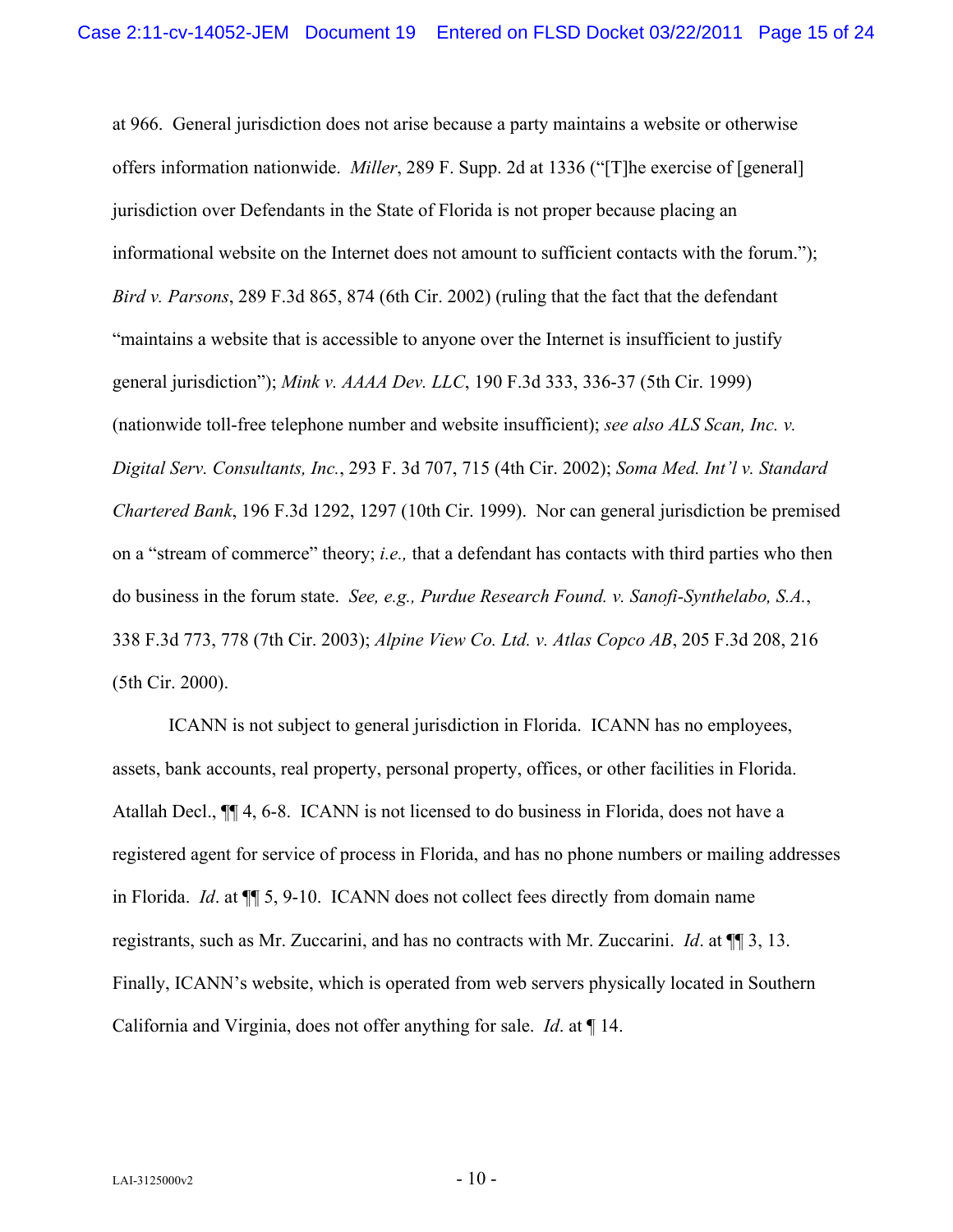ICANN thus has none of the contacts with Florida that are relevant to the general jurisdiction inquiry. *Helicopteros Nacionales de Colombia, S.A.*, 466 U.S. at 416; *Nat'l Enquirer, Inc.*, 670 F. Supp. at 967. That Florida residents may access ICANN's website is far from sufficient to satisfy the rigorous "continuous and systematic" test for general jurisdiction. *Miller*, 289 F. Supp. 2d at 1336. Nor is it sufficient that ICANN accredits non-Florida registrars who *themselves* provided services to Florida residents. *Purdue*, 338 F.3d at 778; *Alpine View*, 205 F.3d at 216.

### **2. The Court Lacks Specific Jurisdiction Over Plaintiff's Claim.**

"Specific" jurisdiction arises "out of a party's activities in the forum state that are related to the cause of action alleged in the complaint." *Sloss Indus. Corp.*, 488 F.3d at 925 (quotation marks and citation omitted). The Eleventh Circuit employs a three-part test for determining whether minimum contacts sufficient to support specific personal jurisdiction exist: (1) the defendant's contacts with Florida must involve some act by which the defendant purposefully avails itself of the privilege of conducting activities within the State; (2) the defendant's contacts with the State must give rise to the plaintiff's cause of action; and (3) the defendant's contacts with the State must be such that the defendant should reasonably anticipate being haled into court there. *See Future Technology Today*, 218 F.3d at 1250-51; *Miami Breakers Soccer Club*, 140 F. Supp. 2d at 1330. "The touchstone of sufficient contacts is that the defendant 'purposefully directed' its activities at residents of the forum-state." *JB Oxford Holdings, Inc. v. Net Trade, Inc.*, 76 F. Supp. 2d 1363, 1366 (M.D. Fla. 1999); *see Burger King*, 471 U.S. at 472- 73, *Response Reward Sys.*, 189 F. Supp. 2d at 1338 (finding no specific personal jurisdiction because the defendant's activities could not be considered to be "purposefully directed to the State of Florida").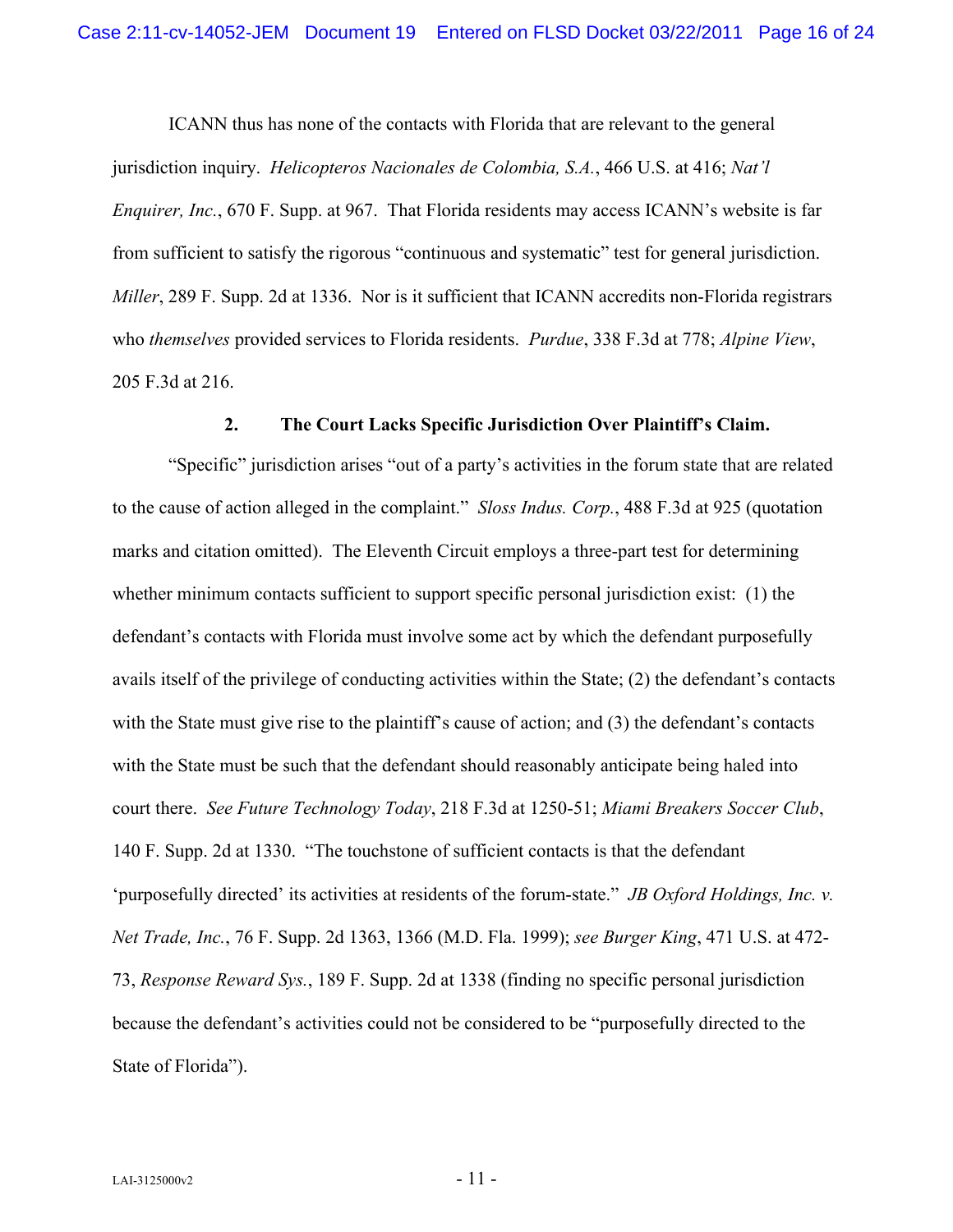As noted, ICANN does no business in Florida and is not party to any contracts with Plaintiff. Atallah Decl., ¶ 4-11, 13-14. Plaintiff's Amended Complaint fails to identify ICANN's contacts with the state of Florida, much less prove that his claims against ICANN arise out of these contacts. Specific personal jurisdiction is therefore absent here. *Fraser*, 594 F.3d at 850 (11th Cir. 2010) ("'[A] fundamental element of the specific jurisdiction calculus is that plaintiff's claim must 'arise out of or relate to' at least one of defendant's contacts with the forum.'") (citation omitted). Plaintiff's Amended Complaint should be dismissed with prejudice for this reason alone.

Specific personal jurisdiction is also lacking because ICANN did nothing to

"purposefully avail[] itself of the privilege of conducting activities" in Florida, and could not

"reasonably anticipate being haled into [this] court." *Sloss Indus. Corp*., 488 F.3d at 925

(quotation marks and citation omitted). $<sup>1</sup>$ </sup>

In short, Plaintiff has not alleged any facts sufficient to satisfy the Due Process Clause. ICANN has established that it has no meaningful contacts with Florida and that the exercise of Florida jurisdiction over ICANN would be unreasonable. This Court therefore has more than ample justification to dismiss Plaintiff's Amended Complaint against ICANN for want of personal jurisdiction under the Due Process Clause.

<sup>&</sup>lt;sup>1</sup> Plaintiff alleges that "ICANN in approving the Uniform Name Dispute Resolution Policy ("UDRP") in October 24, 1999, recognized that third parties had rights to contest the ownership of domain names and that those rights should be protected." Am. Compl. at ¶ 65. The mere fact that ICANN—through the community-driven policy development process—created a uniform policy applicable to all gTLD domain name registrations does not subject ICANN to jurisdiction every time a registrar enters into a separate contract with a domain name registrant that incorporates that policy. ICANN did not contract with Plaintiff, Am. Compl. at ¶ 64, and had no control where, or with whom, registrars would choose to do business. ICANN did not "purposefully avail" itself of the privilege of doing business in Florida simply because a third-party registrar did business there. *See Rank v. Hamm*, No. 2:04- 0997, 2007 WL 894565, at  $*$  12 (S.D. W. Va. Mar. 21, 2007) (holding that "adoption of a nationwide policy does not of itself result in [the policy creator's] purposefully directing personal activities toward West Virginia," where that policy was implemented by third-parties within the State).

In any event, even if the application of the UDRP policy could somehow be considered a "contact" by ICANN with Florida, this suit does not arise under the UDRP and it not related to it. By the terms of the UDRP, ICANN is not a party to UDRP proceedings.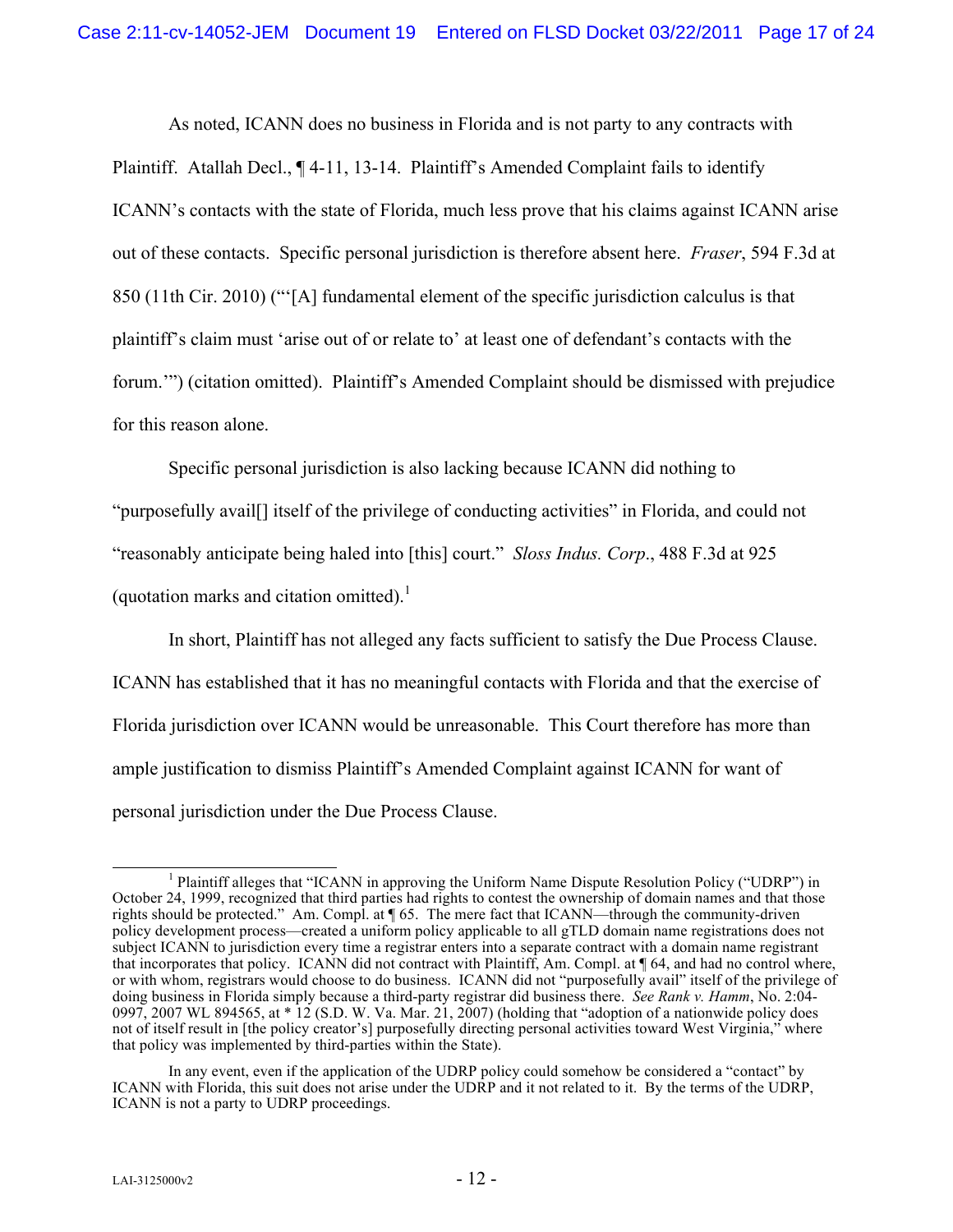# **II. PLAINTIFF'S AMENDED COMPLAINT AGAINST ICANN SHOULD BE DISMISSED UNDER RULE 12(b)(3) FOR IMPROPER VENUE.**

The Court should dismiss Plaintiff's Amended Complaint against ICANN on the additional, independent ground that venue is improper under Rule 12(b)(3) of the Federal Rules of Civil Procedure. *See* Fed. R. Civ. P. 12(b)(3); 28 U.S.C. § 1406(a). Like jurisdiction, Plaintiff bears the burden of establishing that his claims are brought in the proper judicial district. *See Burger King Corp. v. Thomas*, 755 F. Supp. 1026, 1028 (S.D. Fla. 1991). Plaintiff's attempt at meeting this burden fails.

Plaintiff asserts that "[v]enue is proper in this judicial district pursuant to 28 U.S.C. §1391, as all Defendants conduct business in the State of Florida." Am. Compl. at ¶ 5. The allegations of the Complaint, however, do not establish that ICANN does business in Florida. Indeed, as explained above, ICANN does not conduct any business in Florida and has not entered into any contract with Plaintiff, much less any contract in this District. Other than Plaintiff's residence, this case has nothing to do with this District and should therefore be dismissed for lack of venue under Rule 12(b)(3).

In the alternative, if the Court declines to dismiss this action, ICANN moves for a change of venue and requests that the Court transfer this case to the United States District Court for the Central District of California pursuant to 28 U.S.C. § 1404(a), which provides "[f]or the convenience of the parties and witnesses, in the interest of justice, a district court may transfer any civil action to any other district court or division where it might have been brought." 28 U.S. C. § 1404(a). The purpose of § 1404(a) is "to prevent the waste of time, energy, and money and to protect litigants, witnesses, and the public against unnecessary inconvenience and expense." *Van Dusen v. Barrack*, 376 U.S. 612, 616, 84 S. Ct. 805, 11 L. Ed. 2d 945 (1964) (superseded by statute on other grounds).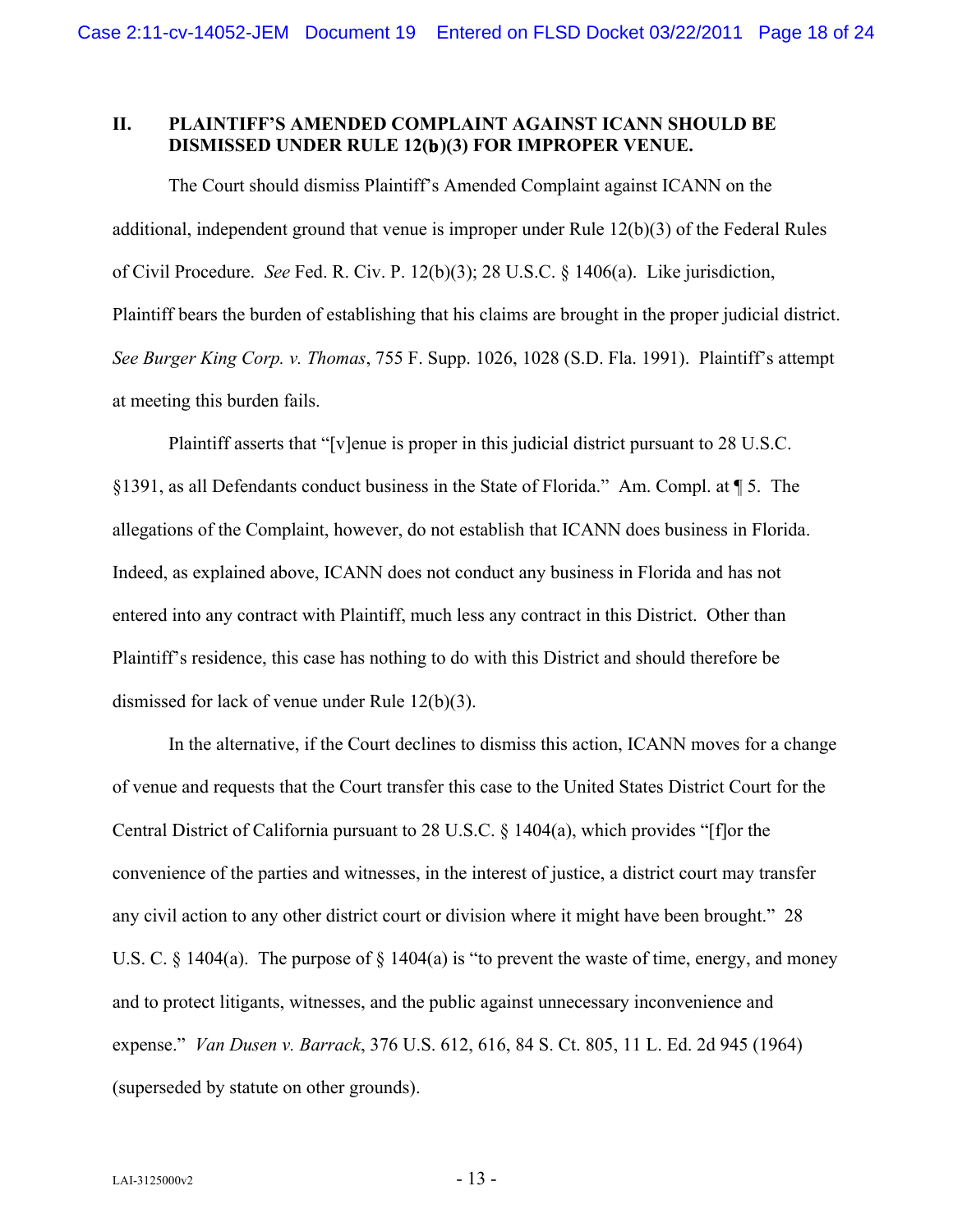Here, the convenience of the parties and witnesses favors transfer to the Central District of California. ICANN resides in the Central District of California. Atallah Decl., ¶ 2. Plaintiff's allegations suggest that he may wish to depose ICANN employees. Most of these employees work in Marina del Rey, California and none reside in Florida. No foreseeable witnesses reside in Florida, other than Plaintiff. *Id*. at ¶ 12. Further, the interests of justice would be served by transferring this action to California where ICANN, other material witnesses, and many of the sources of proof are located.

# **III. PLAINTIFF'S AMENDED COMPLAINT SHOULD BE DISMISSED UNDER RULE 12(b)(6) FOR FAILURE TO STATE A CLAIM AGAINST ICANN.**

Under Rule 12(b)(6) of the Federal Rules of Civil Procedure, a court should dismiss a complaint when the plaintiff can prove no set of facts that would entitle it to relief. *See Linder v. Portocarrero*, 963 F.2d 332, 334 (11th Cir. 1992). Here, Plaintiff's Amended Complaint fails to state a claim against ICANN and should be dismissed.

Plaintiff asserts a single cause of action for negligence against ICANN. The elements of a cause of action for negligence are well-established in Florida: (1) defendant owed a duty of care; (2) defendant breached that duty of care; (3) the breach of duty both actually and proximately caused plaintiff's injuries; and (4) plaintiff suffered damages as a result of the breach. *Williams v. Davis,* 974 So. 2d 1052, 1056 (Fla. 2007). As with all pleadings, Plaintiff must provide more than a "formulaic recitation of the elements of a cause of action," and "enough facts to state a claim to relief that is plausible on its face." *Bell Atl. Corp. v. Twombly*, 550 U.S. 544, 555-56, 570, 127 S. Ct. 1955, 167 L. Ed. 2d 929 (2007). While issues of breach, causation and damages are typically questions to be resolved by the finder of fact, the determination of duty is generally a matter of law for the court. *See, e.g., Fla. Dep't of Corr. v. Abril,* 969 So. 2d 201, 205 (Fla. 2007); *Goldberg v. Fla. Power & Light Co.,* 899 So. 2d 1105,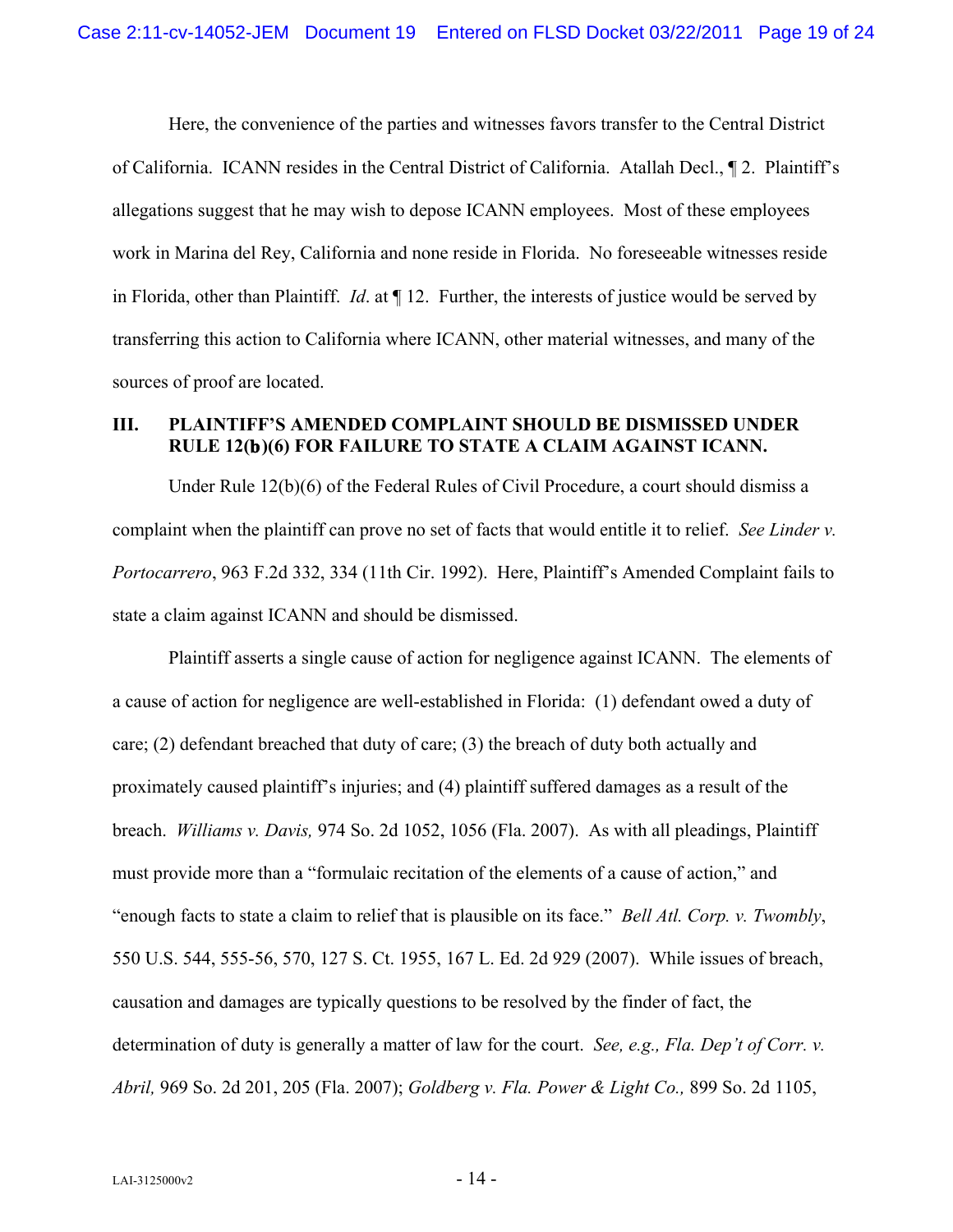1110 (Fla. 2005); *McCain v. Florida Power Corp*., 593 So. 2d 500, 502 (Fla. 1992) (whether a

duty of care existed is a question of law to be determined by the Court).

With respect to the duty requirement, the Florida Supreme Court has held that for a Plaintiff "to bring a common law action for negligence in Florida, the 'minimal threshold *legal* requirement for opening the courthouse doors' is finding that a defendant's alleged actions created a foreseeable 'zone of risk' of harming others." *Kitchen v. K-Mart Corp.*, 697 So. 2d 1200, 1202 (Fla. 1997) (quoting *McCain*, 593 So. 2d at 502). In *McCain*, the Florida Supreme Court explained that:

> Florida . . . recognizes that a legal duty will arise whenever a human endeavor creates a generalized and foreseeable risk of harming others. . . . 'Where a defendant's conduct creates a foreseeable zone of risk, the law generally will recognize a duty placed upon [the] defendant either to lessen the risk or see that sufficient precautions are taken to protect others from the harm that the risk poses.'

. . . . Each defendant who creates a risk is required to exercise prudent foresight whenever others may be injured as a result. This requirement of reasonable, general foresight is the core of the duty element.

*McCain*, 593 So. 2d at 503 (quoting *Kaisner v. Kolb*, 543 So. 2d 732, 735 (Fla. 1989) (footnotes omitted)). In applying the foreseeable "zone of risk" test, courts focus on the likelihood that a defendant's conduct will result in the *type* of injury suffered by the plaintiff. *Palm Beach-Broward Med. Imaging Ctr, Inc. v. Cont'l Grain Co.*, 715 So. 2d 343, 345 (Fla. Ct. App. 1998). Significantly, "[t]he absence of a foreseeable zone of risk means that the law imposes no legal duty on a defendant, and therefore defeats a negligence claim." *Biglen v. Fla. Power & Light* 

*Co.*, 910 So. 2d 405, 408 (Fla. Ct. App. 2005).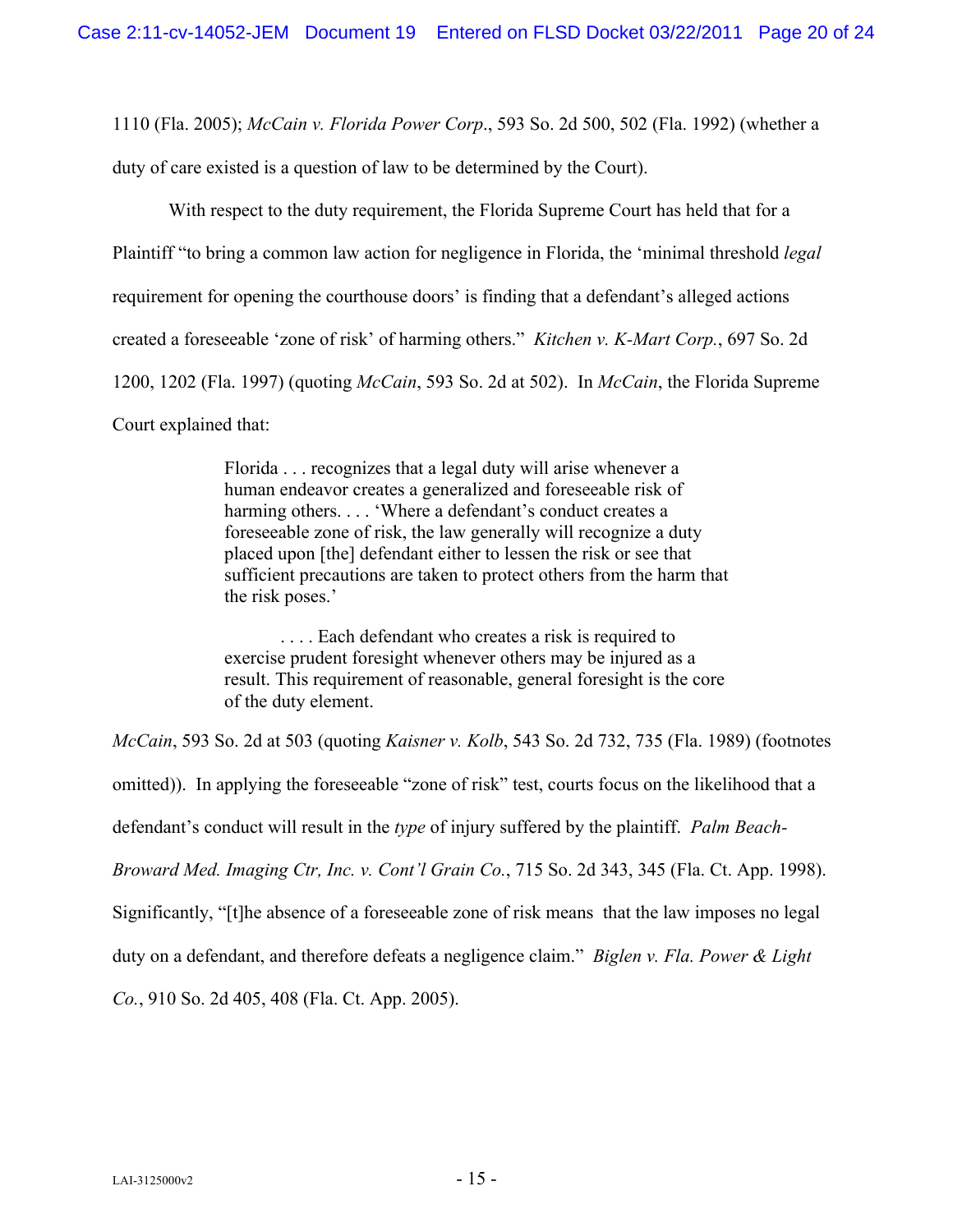In the instant case, Plaintiff's Amended Complaint is devoid of any allegations that would establish that ICANN created a foreseeable zone of risk of harming Plaintiff. With respect to ICANN, Plaintiff alleges only that:

- ICANN manages the Domain Name System to ensure that every IP address is unique and that Internet users can find all valid addresses. Am. Compl., ¶ 21.
- For these purposes, ICANN oversees the distribution of unique IP addresses and domain names. *Id.*
- ICANN maintains a Registrar Accreditation Agreement with domain name registrars, such as Network Solutions, which manages and registers domain names. *Id*. ¶¶ 23-25, 60.

There are no allegations that ICANN had any relationship with Plaintiff that could conceivably create a foreseeable risk to Plaintiff. In fact, the Amended Complaint alleges that consumers, such as Plaintiff, do not deal directly with ICANN. *Id*. ¶ 24 ("A consumer cannot directly register and manage their domain name information with ICANN."); *see also id*. at ¶ 64 ("Zuccarini files this action as a party who has not entered into any agreement with ICANN . . . ."). Instead, the Amended Complaint makes clear that a registrant "must utilize a domain name registrar to have his or her domain registered and managed with the appropriate domain name registry." *Id.* at ¶ 24.

To state the implication—that ICANN's administration of the domain name system led to the foreseeable risk that an unknown court-appointed receiver, somewhere in the world, could fail to timely renew domain name registrations with a domain name registrar, resulting in that registrar auctioning off such domain names, thereby causing the receiver to lose assets held for the benefit of Plaintiff's creditors—is to prove its absurdity. Quite simply, it is not likely or even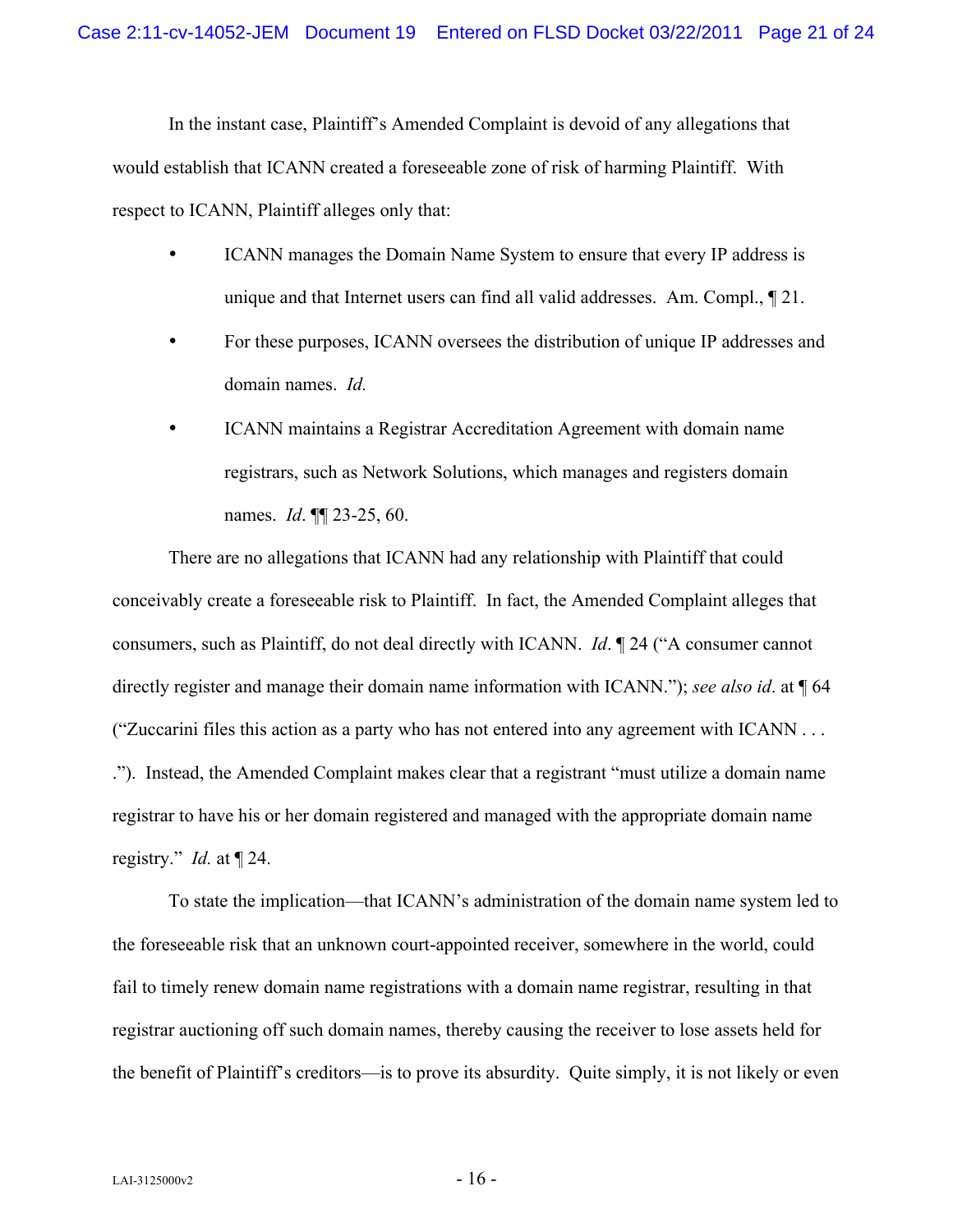foreseeable that ICANN's conduct, in executing a Registrar Accreditation Agreement with Network Solutions, would result in the type of injury alleged by Plaintiff here. Plaintiff's negligence claim against ICANN must be dismissed. *Palm Beach-Broward Med. Imaging Ctr, Inc.*, 715 So. 2d at 344-45 (affirming dismissal of complaint with prejudice because it was not foreseeable that defendant's actions would result in the type of injury suffered by plaintiff and thus defendant owed no duty of care toward plaintiff); *Aguila v. Hilton, Inc.*, 878 So. 2d 392, 295-98 (Fla. Ct. App. 2004) (affirming dismissal of complaint because defendant motel did not create foreseeable zone of danger that motorist would be killed by intoxicated student who attended a party at the motel).

Rather than allege that ICANN created a foreseeable zone of risk of harming Plaintiff, Plaintiff's negligence claim against ICANN is entirely predicated on the allegations that ICANN (1) failed to oversee the actions of another entity, Network Solutions; and (2) failed to establish a protocol to force other entities, such as Network Solutions, to place a hold on any domain name that is the subject of court proceedings. Am. Compl. at ¶¶ 62-63. But Plaintiff does not and cannot allege that the facts within his complaint resulted in a breach of Network Solutions' Registrar Accreditation Agreement. Plaintiff likewise fails to allege any facts that would suggest that Network Solutions took any act that would warrant contractual compliance review of Network Solutions. Plaintiff's allegations are based on pure conjecture of obligations he wishes existed, obligations which have no basis in fact, and obligations that are not supported by Plaintiff's allegations in any event.<sup>2</sup> To extend this wish list to ICANN as a source of liability has no basis in law.

<sup>&</sup>lt;sup>2</sup> Furthermore, it is well settled in this State that a party has no legal duty to control the conduct of a third person to prevent that person from causing harm to others. *Michael & Philip, Inc. v. Sierra*, 776 So. 2d 294, 298 (Fla. Ct. App. 2000); *Vic Potamkin Chevrolet, Inc. v. Horne*, 505 So. 2d 560, 562-63 (Fla. Ct. App. 1987) (automobile dealer owed no duty to control buyer's negligent driving once ownership of automobile transferred to the buyer); *Boynton v. Burglass, M.D*., 590 So. 2d 446, 448-49 (Fla. Ct. App. 1991) (psychiatrist had no duty to control outpatient or warn victim who patient killed). Because Plaintiff alleged no facts to support the theory that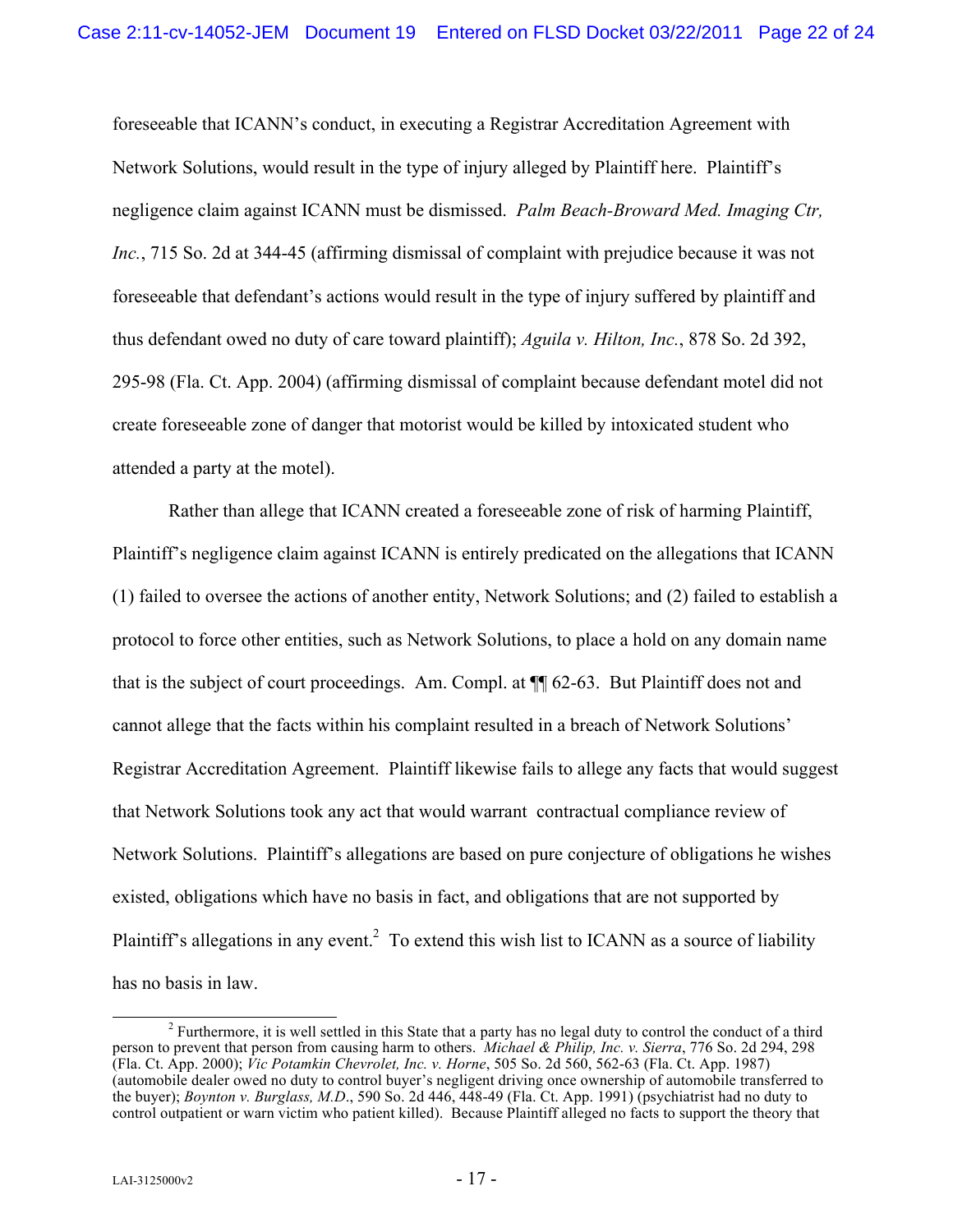### **IV. CONCLUSION**

Plaintiff's Amended Complaint is deficient on a number of grounds. Principally,

however, Plaintiff has sued the wrong defendant in the wrong court—ICANN has no meaningful

or relevant contacts with Florida and there is no link between ICANN and Plaintiff's alleged

injuries. For these reasons, and given the futility of Plaintiff's substantive cause of action against

ICANN, Plaintiff's entire Amended Complaint should be dismissed with respect to ICANN.

Dated: March 22, 2011 Respectfully submitted,

/s/ Maria Ruiz

Maria Ruiz (Fla. Bar ID No. 182923) Kasowitz, Benson, Torres & Friedman LLP 1441 Brickell Avenue, Suite 1420 Miami, Florida 33131 MRuiz@kasowitz.com

Kathleen P. Wallace (*Pro Hac Vice* Pending) Jones Day 555 S. Flower Street, 50<sup>th</sup> Floor Los Angeles, CA 90071 kwallace@jonesday.com

Attorneys for Defendant INTERNET CORPORATION FOR ASSIGNED NAMES AND NUMBERS

<sup>(</sup>continued…)

ICANN had a duty to oversee Network Solutions or other registrars' actions so as to prevent the injury alleged, Plaintiff's negligence claim against ICANN must be dismissed.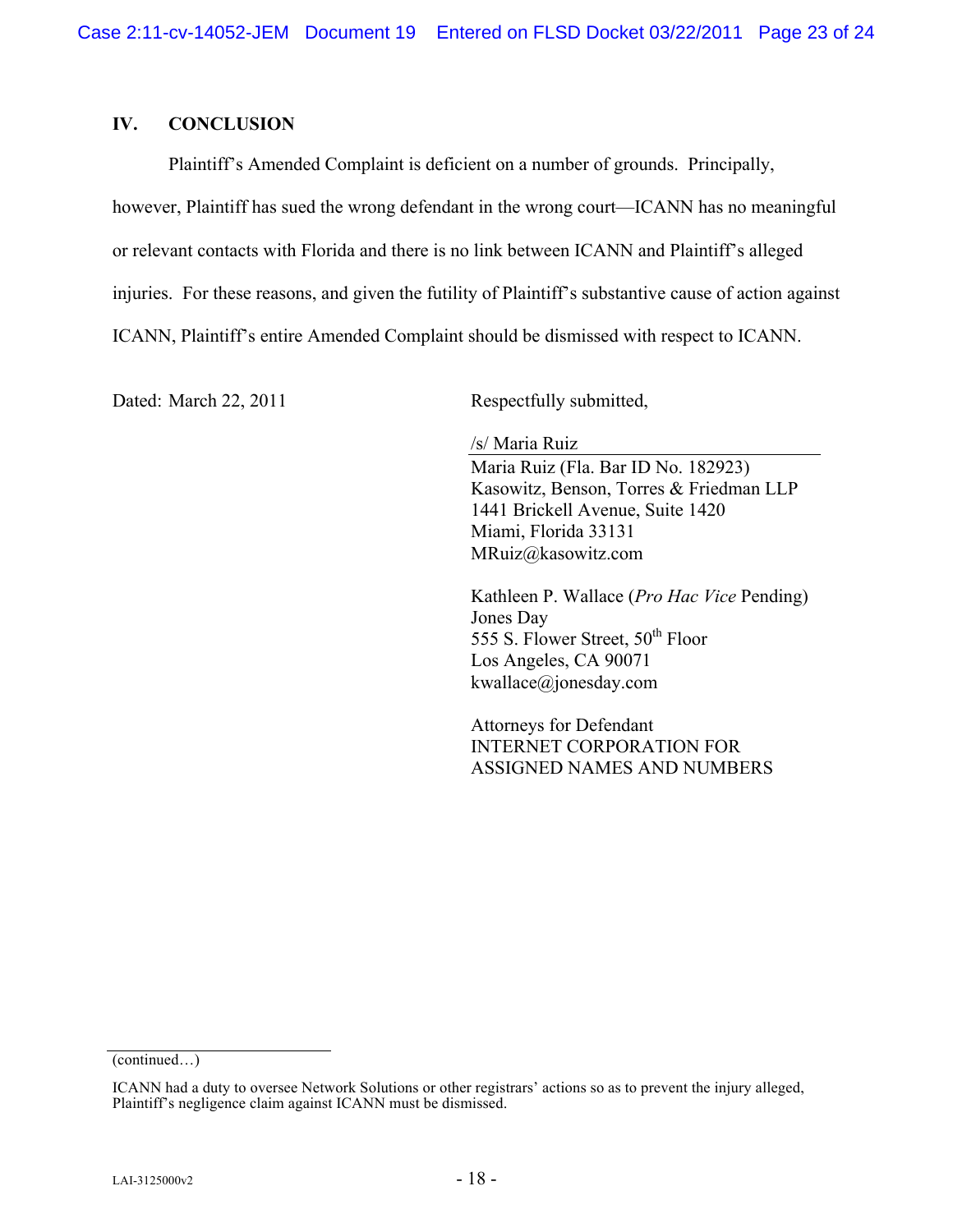# **CERTIFICATE OF GOOD FAITH CONFERENCE Local Rule 7.1(a)(3)**

I hereby certify that counsel for the movant has conferred with all parties or non-parties

who may be affected by the relief sought in this motion in a good faith effort to resolve the issues

but has been unable to do so.

/s/ Maria Ruiz

Maria Ruiz Counsel for Internet Corporation for Assigned Names and Numbers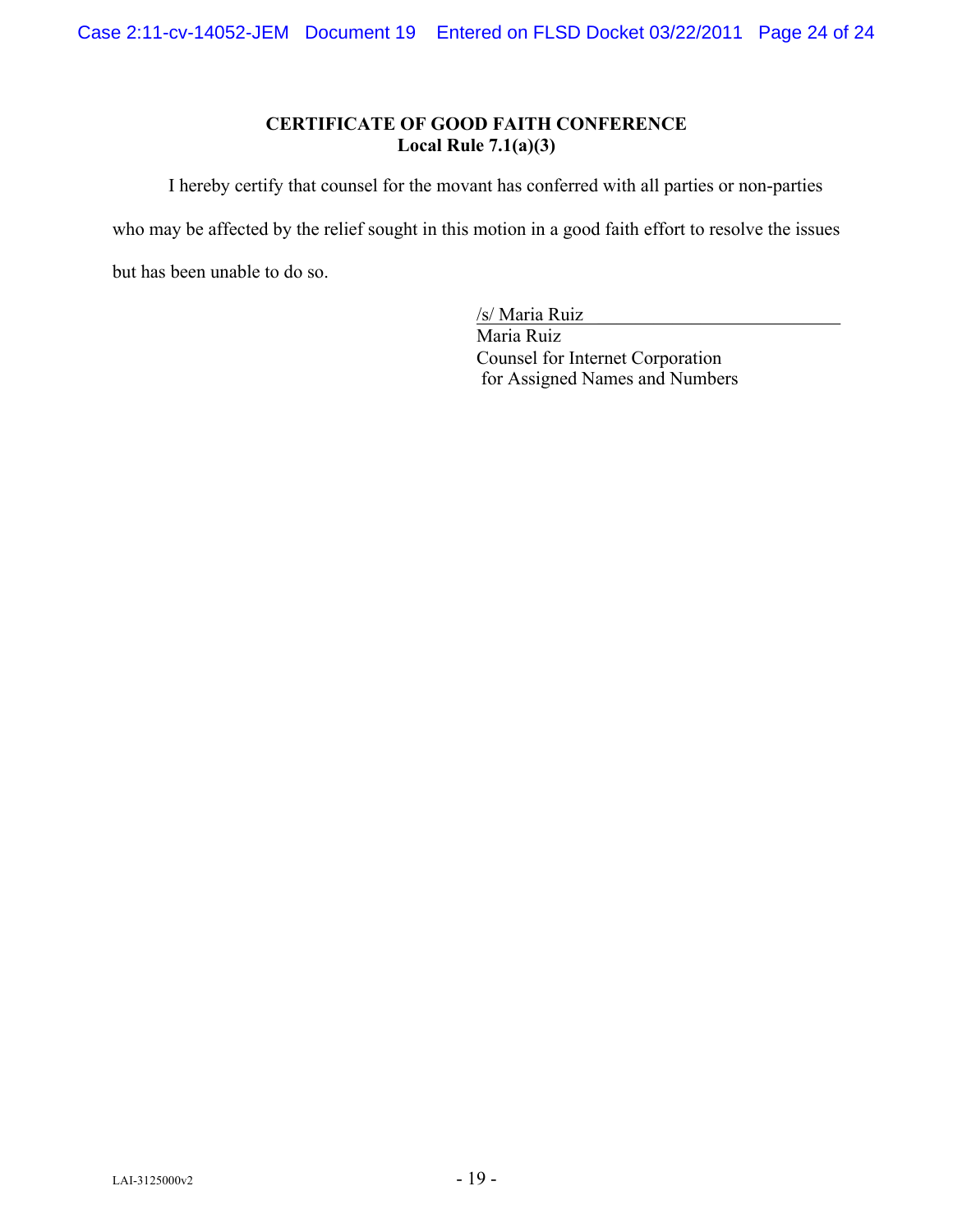# **UNITED STATES DISTRICT COURT SOUTHERN DISTRICT OF FLORIDA**

**\_\_\_\_\_\_\_\_\_\_\_\_\_** 

| JOHN ZUCCARINI,                                                                                                                                                                                                                                  |                                         |
|--------------------------------------------------------------------------------------------------------------------------------------------------------------------------------------------------------------------------------------------------|-----------------------------------------|
| Plaintiff,                                                                                                                                                                                                                                       |                                         |
| V.<br>NETWORK SOLUTIONS, LLC, a<br>Delaware limited liability company;<br>NAMEJET, LLC, a Delaware limited<br>liability company; INTERNET<br><b>CORPORATION FOR ASSIGNED</b><br>NAMES AND NUMBERS, INC., a<br>California non-profit corporation, | CASE NO.<br>11-14052-CIV-MARTINEZ/LYNCH |
| Defendants.                                                                                                                                                                                                                                      |                                         |
|                                                                                                                                                                                                                                                  |                                         |

# **DECLARATION OF AKRAM J. ATALLAH IN SUPPORT OF DEFENDANT ICANN'S MOTION TO DISMISS**

I, Akram J. Atallah, declare and affirm as follows:

1. I am the Chief Operating Officer of the Internet Corporation for Assigned Names and Numbers ("ICANN"), a defendant in this action. I have personal knowledge of the matters set forth herein and am competent to testify to those matters. I make this declaration in support of ICANN's Motion to Dismiss Pursuant to Federal Rules of Civil Procedure 12(b)(2), 12(b)(3), and  $12(b)(6)$ .

### **Background on ICANN**

2. ICANN is a not-for-profit public benefit corporation organized under the laws of the State of California. Its principal place of business is in Marina del Rey, which is in Los Angeles County, California. ICANN is responsible for the global coordination of the Internet's domain name system unique identifiers. Background on the privatization of the Internet is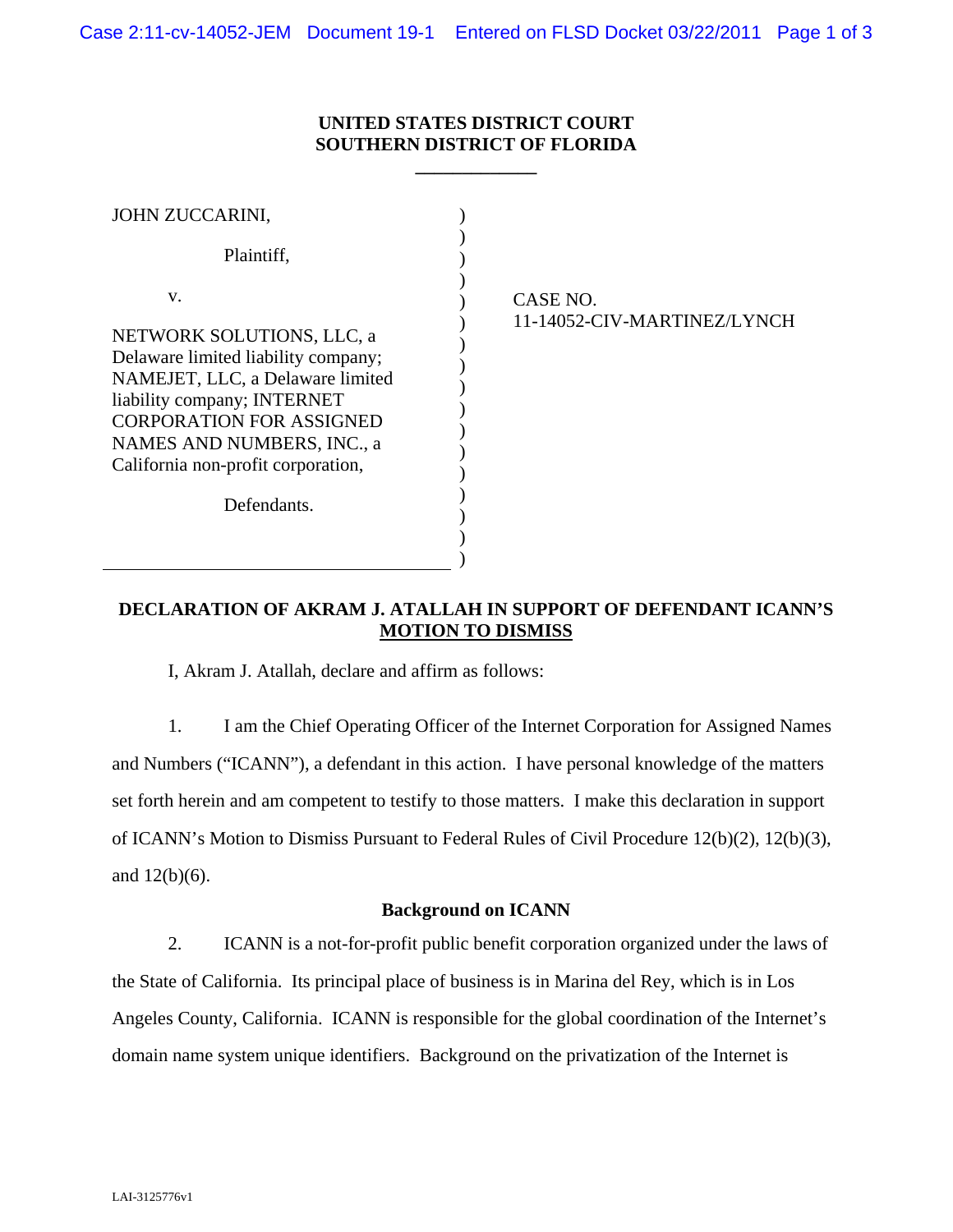available in a publication published by the Department of Commerce on June 5, 1998 entitled *Management of Internet Names and Addresses* and is available at 63 Fed. Reg. 31741 (1998).

3. ICANN maintains a series of agreements with generic TLD Internet registries (such as .com and .net) and registrars, and these agreements provide that the registries and registrars pay ICANN fees, some of which are based on a per-registration basis. ICANN collects these fees only from the registries or registrars, and not from the registrants.

### **ICANN's Lack of Connection to Florida**

4. ICANN does not have any office or other company facilities in Florida.

5. ICANN does not have any phone number or mailing address in Florida.

6. ICANN does not have any employee or staff member in Florida.

7. ICANN has not applied for any loan or opened any bank account in Florida.

8. ICANN has not owned any tangible personal property or real estate property or assets in Florida.

9. ICANN has not appointed any agent in Florida for service of process.

10. ICANN is not licensed to do business in Florida.

11. ICANN has never released any advertisement to the residents of Florida, nor has it released any advertisement in any magazine targeted at residents of Florida.

12. To the extent ICANN has witnesses who have knowledge of the facts alleged in the Amended Complaint, none of those witnesses are in Florida.

13. No contract exists between ICANN and Plaintiff John Zuccarini.

14. ICANN maintains a website that is located at http://www.icann.org. That website is operated from web servers physically located in El Segundo, California and Reston, Virginia. The website contains a wealth of information about ICANN, about the people who work for ICANN, and about the projects that ICANN has undertaken in connection with the Internet. The website also contains "links" to other information that is related to ICANN's activities. ICANN does not offer anything for sale on its website; in fact, ICANN does not sell anything.

- 2 -